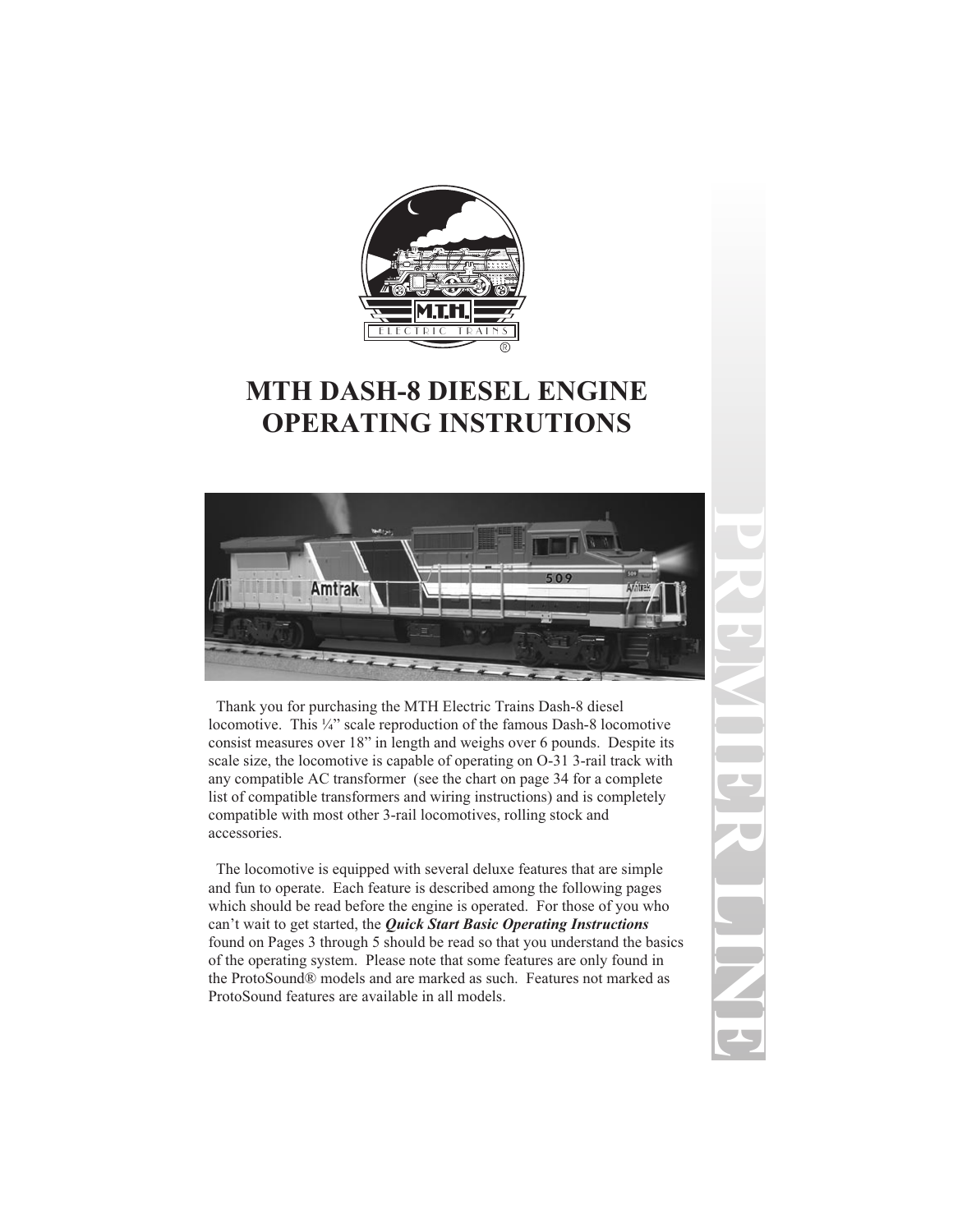#### **Table Of Contents**

| <b>OUICK START - BASIC OPERATION</b>                  | 3              |
|-------------------------------------------------------|----------------|
| <b>PROTOSOUNDS® OPERATING INSTRUCTIONS</b>            | $\overline{4}$ |
| DCRU® Reverse Unit Operation (All 3-Rail Models)      | 5              |
| Horn Operation                                        | 5              |
| <b>Bell Operation</b>                                 | 5              |
| ProtoCoupler® Operation                               | 6              |
| Squeaking Brake Sounds                                | $\tau$         |
| Tips On Using Squeaking Brakes                        | 8              |
| Passenger Station Sounds (PFA)                        | 9              |
| Tips On Using The Passenger Station Sounds            | 13             |
| Self-Recharging Battery Backup System                 | 15             |
| Replacing The Battery                                 | 15             |
| ProtoSound® Volume Adjustment                         | 16             |
| USING "RESET" TO PROGRAM PROTOSOUNDSTM                | 17             |
| <b>Entering RESET Options</b>                         | 17             |
| Setting The Engine Volume                             | 18             |
| Programming For A Separate Bell Button Controller     | 19             |
| Programming For Squeaking Brake Operation             | 19             |
| Programming For Horn In Neutral Operation             | 20             |
| Programming For Cab Chatter Sounds                    | 21             |
| Programming For ProtoCoupler Operation                | 22             |
| Programming For PFA Operation                         | 22             |
| Activating Reverse Unit Lock-Out Control              | 23             |
| Resetting All ProtoSound® Options To Factory Defaults | 24             |
| Reverse Unit Lockout Control Functions                | 25             |
| Locking The Engine Into Forward or Reverse            | 25             |
| Unlocking The Engine                                  | 25             |
| Locking The Engine Into Neutral                       | 25             |
| <b>OIL &amp; LUBRICATION INSTRUCTIONS</b>             | 27             |
| <b>TRACTION TIRE REPLACEMENT INSTRUCTIONS</b>         | 28             |
| <b>LIGHT BULB REMOVAL &amp; REPLACEMENT</b>           | 29             |
| <b>TROUBLE SHOOTING PROTOSOUND® PROBLEMS</b>          | 30             |
| ProtoSound® RESET Feature Chart                       | 34             |
| Transformer Wiring Chart                              | 35             |
| <b>O-31 OPERATION</b>                                 | 36             |
| <b>SERVICE AND WARRANTY INFORMATION</b>               | 36             |
| <b>HOW TO GET SERVICE</b>                             | 36             |
| <b>LIMITED ONE YEAR WARRANTY</b>                      | 36             |

#### **WARNING:**

When using electrical products, basic safety precautions should be followed including the following:

-- Read this and all related manuals (transformer/power supply, locomotive, etc.) thoroughly before using this device.

-- This device is not recommended for children under 8 years of age without adult supervision.

-- MTH recommends parents examine the toy transformer used to power this device periodically for conditions that may result in the risk of fire, electric shock, or injury to persons, such as damage to the primary or output cord, plug blades, housing or other parts (including proper functioning of the circuit breaker), and that, in an event such conditions exist, the transformer should not be used until properly repaired.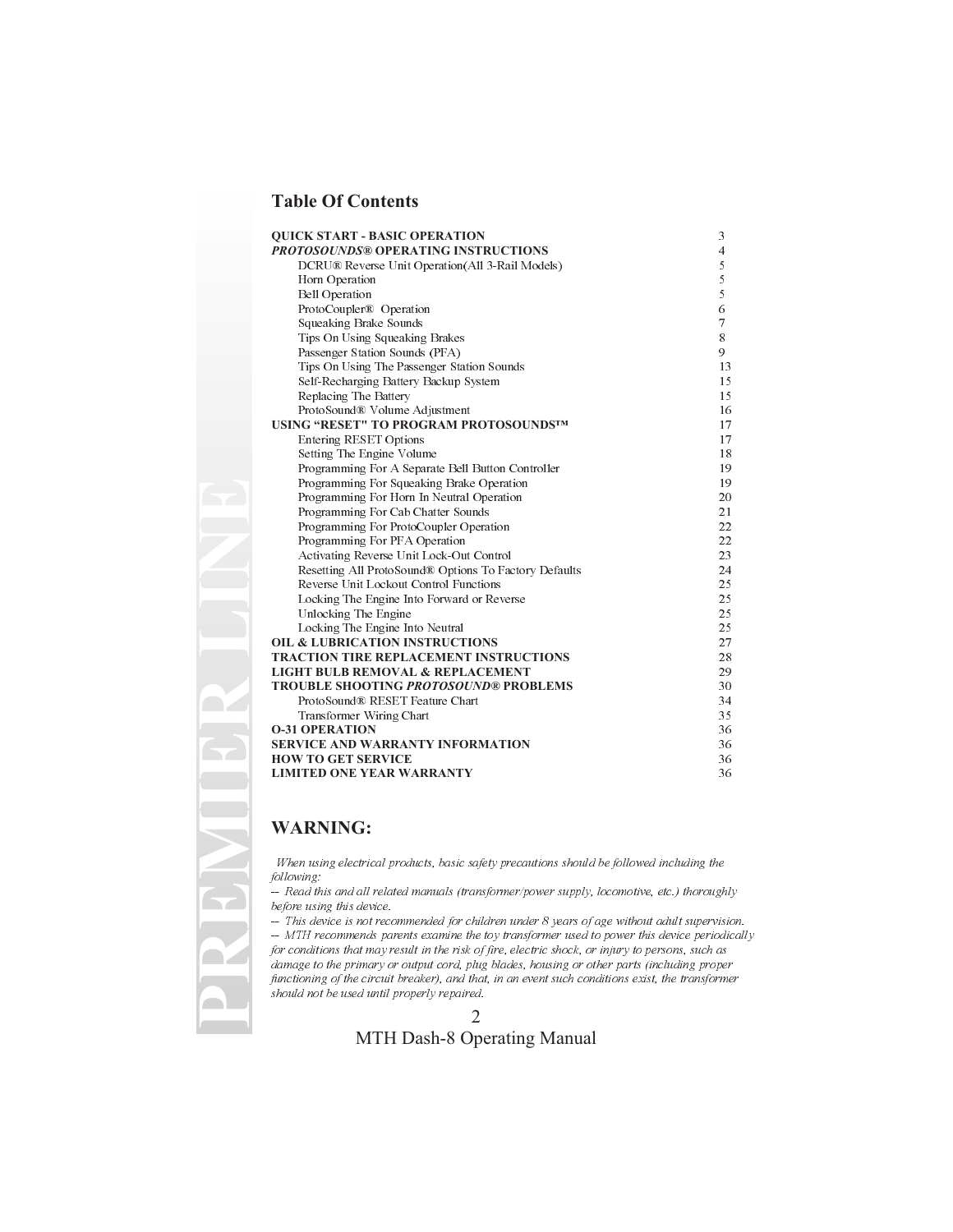# **QUICK START - BASIC OPERATION**

The MTH Dash-8 contains state-of-the art electronics with several built-in automatic features for incredibly realistic operation. Despite these advanced features, the Dash-8 is easy to operate with any compatible standard AC transformer (see the compatibility chart on page 34). All models are equipped with an operating smoke system that *should be primed with smoke fluid before operating*. Adding 20 - 25 drops of fluid through the smoke stack should be sufficient. *If you choose to not prime the smoke unit(s) with fluid, turn the smoke unit switch located under the front drive truck(s) to the OFF position.* (See Figure 1). This will prevent any damage from occurring to the smoke unit when the engine is running without a primed smoke unit. For more information see the section on Page 4 on smoke unit operation.

The Dash-8 locomotive is controlled by a ProtoSound® DCRU® electronic reverse unit. The reverse unit operates in the same manner that all reverse units function by using forward, neutral and reverse states that are entered each time the throttle is turned on and off or by using the transformer direction switch (if so equipped).



Smoke Unit ON/OFF Switch Figure 1: Locating The Smoke Unit & ProtoCoupler Slection Switch



Figure 2: DCRU™ Cycle Phases

The reverse unit is designed to ignore dirty track, dead spots on switches or minor short circuits without disrupting the engine operation, even at slow, prototypical speeds. Once the engine is placed on the track, the throttle on the transformer can be

advanced. You will see that only the engine's lights come on and that only two dings of the ProtoSound bell occur followed by the diesel start-up sounds (on ProtoSound equipped 3-rail models). The engine does not run. This is known as the RESET state and is explained in more detail beginning on Page 5. The ProtoSound® DCRU® will not power the motors until the throttle is turned OFF and then ON again. At this point, the engine will now function just like any other electronic or mechanical E-unit.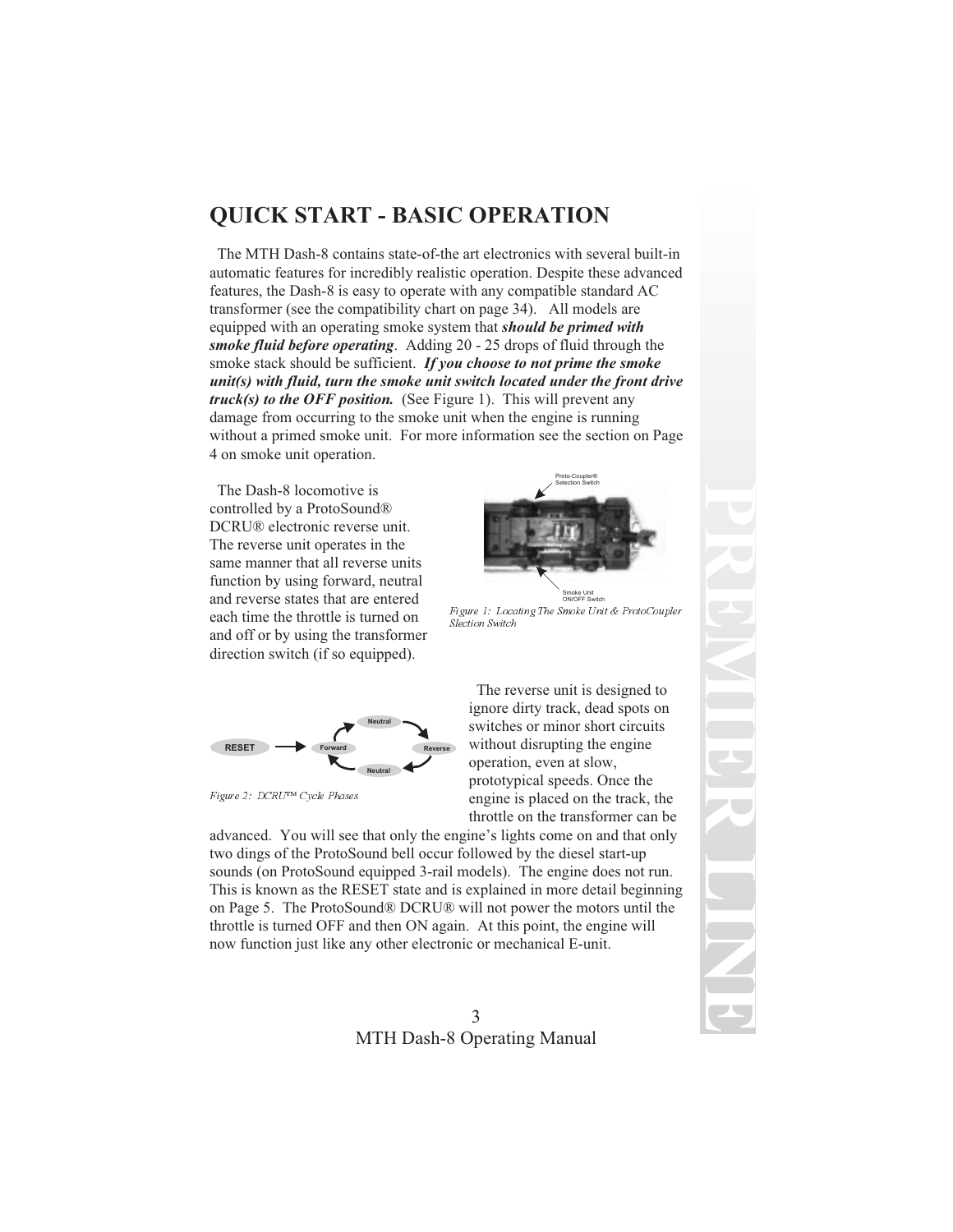## **PROTOSMOKE™ UNIT OPERATION**

The Dash-8 contains a self-powered smoke unit that outputs a steady stream of smoke through the smoke stack on the roof of the engine. The ON/OFF switch located next to the power truck must be in the ON position in order for the smoke unit to function. See Fig. 1 on page 3.

The smoke unit is essentially a small heating element and wick which soaks up and then cooks" a mineral oil-based fluid that omits a harmless smoke. The smoke is then forced out of the stack via a small electric fan which runs at a constant speed. However, the smoke intensity can be varied by increasing the transformer voltage setting. The higher the setting, the more intense the smoke output.

For best results, we recommend that you add 20 - 25 drops of ProtoSmoke™, Seuthe, LGB or LVTS fluid before you run the engine. If you don't choose to add the fluid, then the smoke unit switch should be turned off. Failure to either add the fluid or turn the switch off could lead to damage to the smoke unit heating element and or wicking. Add the fluid through the smoke stack hole. After adding the fluid, gently blow into the stack to eliminate any air bubbles. Do not overfill the unit as overfilling can cause the fluid to leak out and coat the interior engine components. When the smoke output begins to diminish while running the engine, an additional 20-25 drops of smoke fluid should be added or the smoke unit switch should be turned off. When storing the engine for long periods of time, you may want to add at least 20 drops of fluid to keep the wick soaked with fluid and prevent it from drying out. After removing the engine from storage, it is advisable to add another 25 drops of fluid, letting the wick soak up the fluid for 15 minutes prior to operation.

#### **SMOKE UNIT MAINTENANCE**

**PREMIER LINE**

*CAUTION:* Operating the engine without smoke fluid and with the smoke unit switch in the ON position can damage your smoke unit wick, causing the wick to become hard, blackened and unabsorbant around the heating element. When this occurs, it may be difficult for the wick to soak up the smoke fluid resulting in poor or no smoke output. If that occurs, we recommend that you inspect and/or replace the wick taking care to not run the engine without fluid in the future. You can inspect the wick to see if it needs replacement by removing the smoke unit circuit board from the smoke unit body as seen in Fig.2. After removing the circuit board screws lift the circuit board away and inspect the wick. If the wick is darkly discolored and hard, it should be replaced.



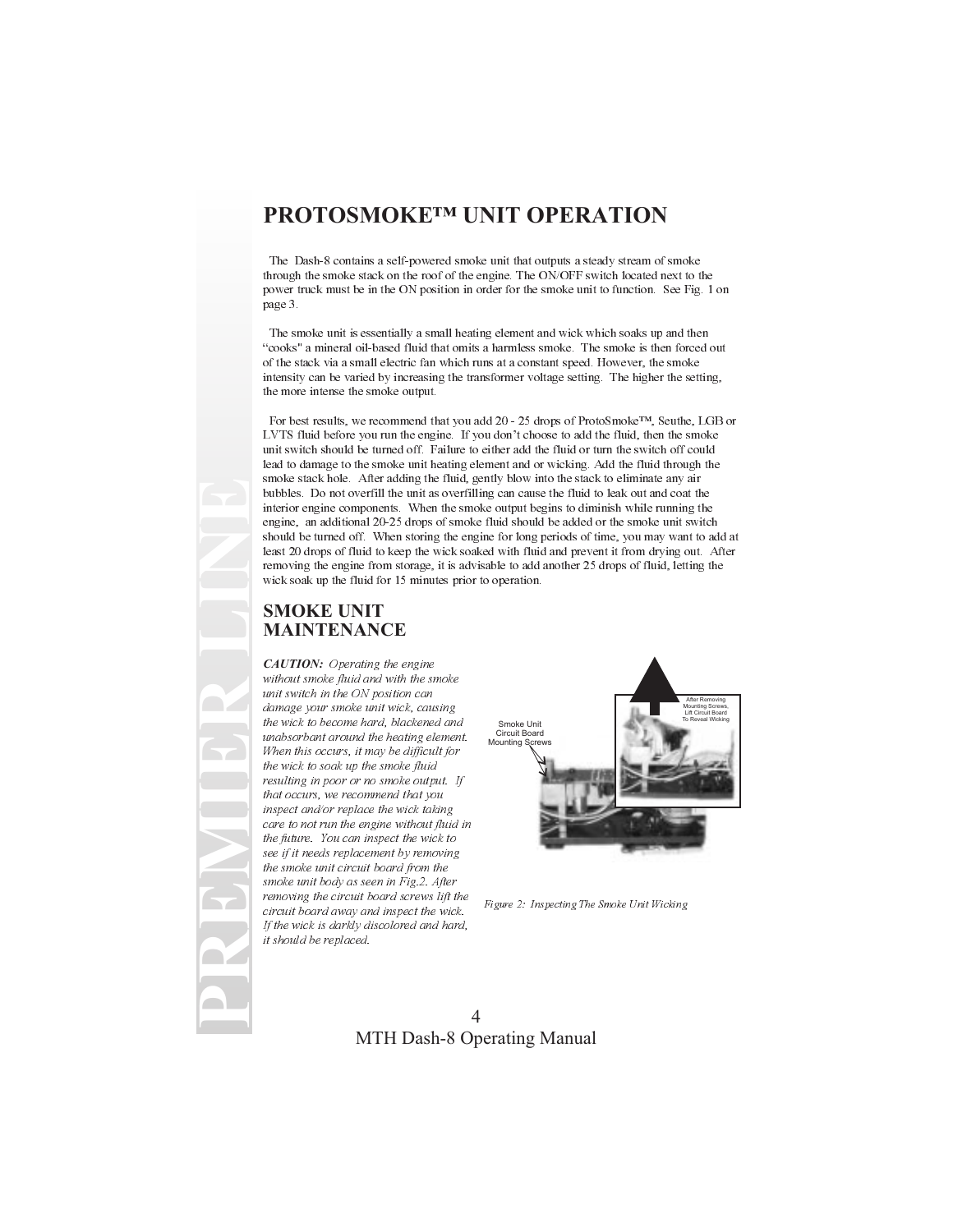## *PROTOSOUNDS***® INSTRUCTIONS**

The MTH ProtoSound® digital sound and train control system provides the operator with unprecedented realistic operation on your model railroad. In addition to actual diesel engine, CD-equivalent 16-bit digital sounds, you get the following features:

\* **Built-In DCRU Reverse Unit \* Authentic Diesel Engine Horn Sound \* Authentic Diesel Engine Bell Sound \* Squeaking Brake Sound \* Passenger Station Sounds \* Operating Remote Controlled ProtoCoupler™ \* Self-Recharging Battery Back-Up System With Automatic Battery Shut-Off \* Remotely Controlled Reverse Unit Lock-Out \* Remotely Adjustable Diesel Engine Volume \* Upgradeable Microprocessor Options \* Authentic Diesel Engine Start Up & Shut Down Sounds \* Random Selection of Four "Cab Chatter" Radio Transmission Sound Clips \* Authentic Diesel Shut Down Sounds**

Each feature is described among the following pages. Though the system is easy to use, we encourage you to read the instructions thoroughly.

## **PROTOSOUND® DCRU® REVERSE UNIT**

As mentioned in the Basic Operating section, the engine is controlled by a ProtoSound® DCRU® reverse unit that contains the standard forwardneutral-reverse states found on most reverse units. However, as described earlier, when power is first applied to the track, the reverse unit begins in RESET or what seems like a neutral state. Power must be interrupted again to get the locomotive to enter the forward state. It is this first RESET state that gives ProtoSound® its unique, remote controlled functions. The system will enter RESET whenever power to the track is off for three or more seconds. NEUTRAL will be referred to as the state between Forward and Reverse.

ProtoSounds® is equipped with a microprocessor, that, depending on the amount of memory it is allotted, allows the user to utilize several remotely activated functions. In the simplest terms, ProtoSounds® has its own "Computer" controlling these functions. In fact, the power of this microprocessor is the same as that of a 286 desktop computer! In order to access many of these remotely controlled functions, the user must be in the RESET state to do so. RESET is entered anytime power to the locomotive has been off for more than 3 to 5 seconds. When the engine first enters RESET, the microprocessor initiates a system check to determine if the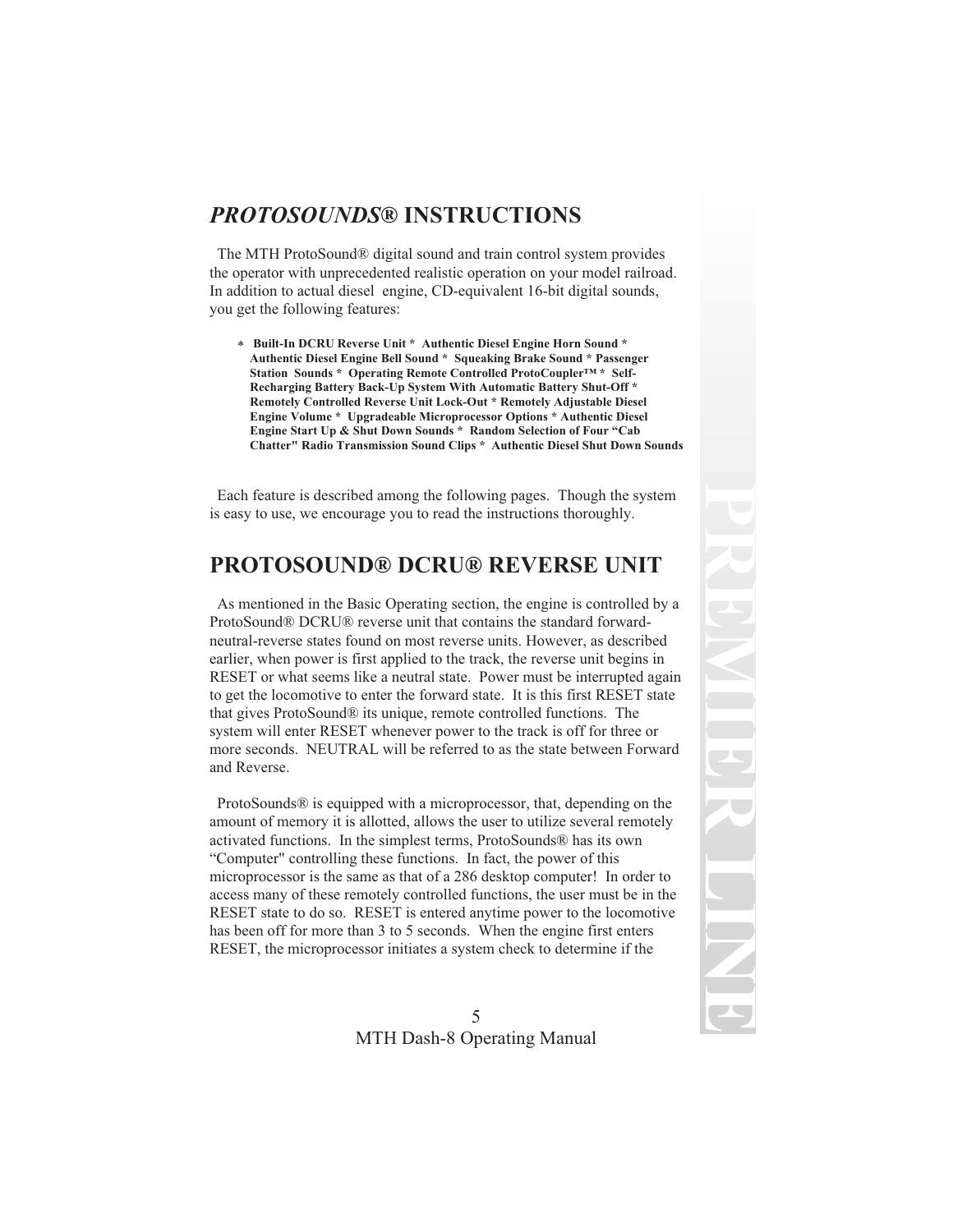system, transformer and engine are operating correctly. This takes approximately 2.2 seconds during which you will hear the engine's startup sounds begin. In order for ProtoSounds to properly initiate the system check, do not advance the transformer throttle past 10 volts when you first enter RESET, wait for the diesel startup sounds to begin and then slowly turn the transformer throttle to the off position and then back on again to enter the forward phase. Interrupting the power too quickly may cause the system to re-enter RESET (signaled by two dings of the bell). Should this happen, wait longer before interrupting the power to enter the Forward phase.

ProtoSounds® comes with several programmable functions, including Engine Volume Adjustment, Separate Bell Button Operation (preprogrammed at the factory), Cab Chatter On/Off Control, ProtoCoupler On/Off Control and Horn-In-Neutral Operation. Each of these features are described in more detail later. You will notice that when in RESET, your engine will not respond to the whistle button with a horn blast or continuous bell ringing. In fact, when in RESET and the whistle button is depressed, only one single bell chime will be heard each time the whistle button is pressed. If you don't want to configure or change your locomotive using any of these programmable features, simply leave RESET and wait 2.2 seconds before interrupting the power to put the engine in forward. After you leave RESET, your engine will operate normally in all the direction states of forward, neutral and reverse.

### **HORN OPERATION**

Your MTH Dash-8 ProtoSound-equipped engine is equipped with a digital recording of a diesel horn. The horn sound can be activated anytime the engine is in forward or reverse by pressing the whistle button on your transformer. The horn will continue to blow as long as the whistle button is depressed. The horn will not function in RESET and must be configured through a RESET option to allow the horn to work when the engine is in neutral. See page 18 for information on horn programming in the *Using RESET To Program ProtoSounds®* section of this manual.

## **BELL OPERATION**

**PREMIER LINE**

Your MTH Dash-8 ProtoSound-equipped engine is equipped with a digital recording of an actual diesel bell. Unlike previous versions of ProtoSounds, the bell can be turned on or off with any separate bell button, like the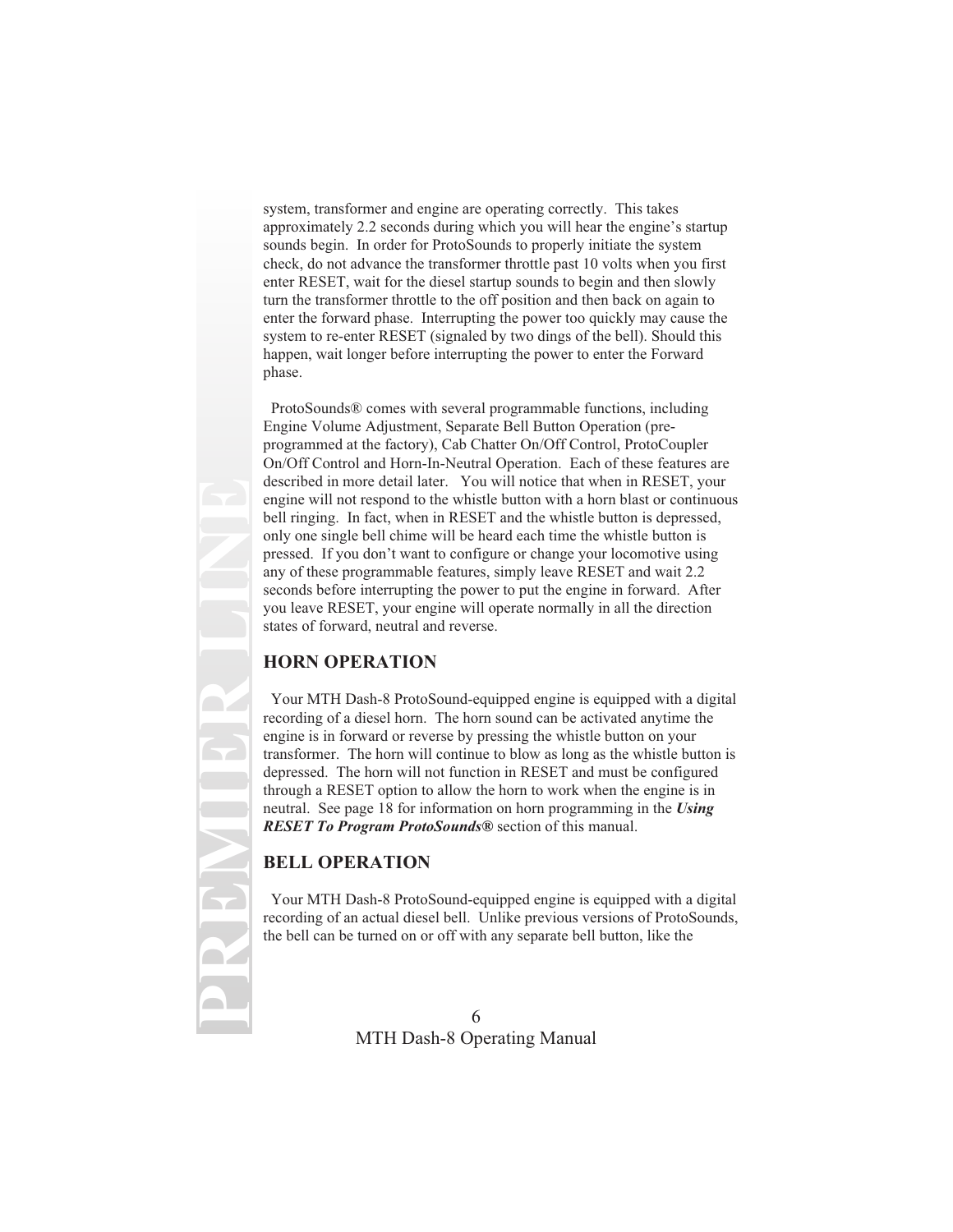Lionel® Railsounds® No. 5906 Bell Button, by simply pushing the button. If you don't have a separate bell button, the bell can be controlled through your transformer's whistle button whenever the engine is in NEUTRAL. The bell will never ring continuously in RESET (Remember NEUTRAL is the state between Forward and Reverse). Once the bell is turned on, it will continue to ring when the engine is cycled into forward or reverse until you press the bell button or re-enter NEUTRAL and turn the bell off with the whistle button.

In fact, because of ProtoSounds® state-of-the-art design, the microprocessor remembers its last command. Therefore, unless you turn the bell off before you quit running your train, the next time you run the engine, the bell will come on. No matter whether you come back an hour later or a year later, the bell will begin chiming once the engine enters one of the three directional states.

To turn the bell on using the transformer's whistle button, turn on power to the track and cycle the engine into NEUTRAL. Turn the throttle to 8 volts or less (any higher voltage will arm the ProtoCoupler) and press the whistle button. The bell should begin chiming. To turn the bell off, press the whistle button again. If you want to keep the bell on while running the engine, simply interrupt the power with the transformer throttle or the transformer directional switch and enter forward or reverse.

#### **PROTO-COUPLER™ OPERATION**

Your MTH Dash-8 ProtoSound-equipped locomotive has two coil-wound ProtoCouplers<sup>™</sup> for remote uncoupling action. The couplers are mounted on the power trucks. Because the ProtoCoupler is controlled through ProtoSound's microprocessor, it doesn't't require an uncoupling track section or modification to your layout to function. The three simple steps

below are required to operate the coupler.

1. Put your engine in NEUTRAL and turn the throttle all the way up. 2. Press the transformer whistle button to "Arm" the coupler. (You will hear a "Clank")

3. After arming the coupler, press the whistle button again to open the coupler.





**PREMIER**

**LINE**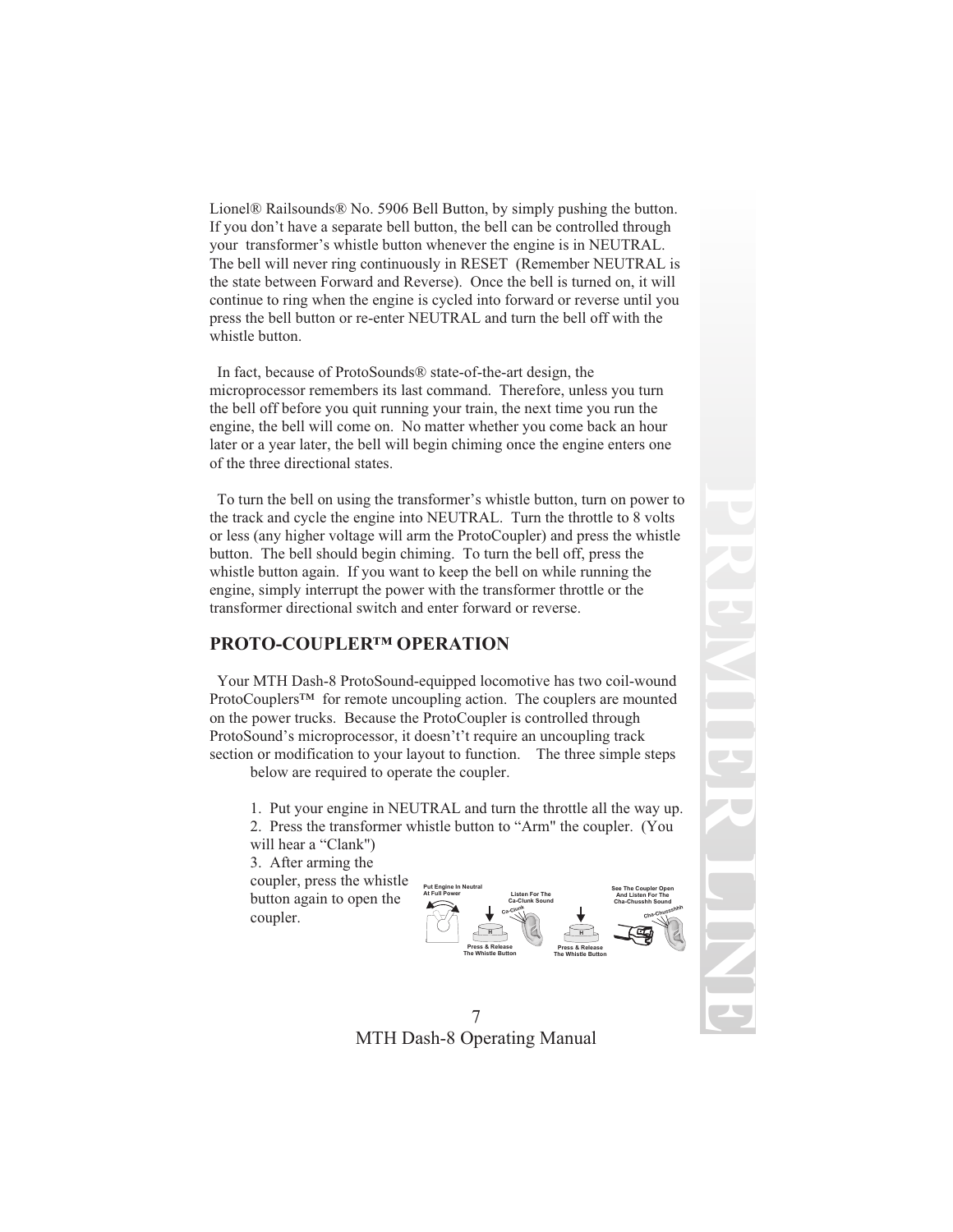When the knuckle fires open you will hear the buzzing of the coil energizing and the sound of the air lines coming apart. It can best be described as a CHA-CHUSHHH sound. The coupler doesn't't have to be

fired in NEUTRAL. Once the coupler is armed it can be fired in Forward, Neutral or Reverse. However, you may find that the coupler doesn't't open when firing the coupler at high speeds. Reduce the voltage setting on your transformer if this occurs and run your engine at a slower speed before firing the coupler. If the coupler



Figure 3: Lubricating The ProtoCoupler Knuckle

continues to open erratically, try lubricating the knuckle with light oil as indicated in Fig. 3.

For multiple heading purposes, only one of the two Proto-Couplers will function at any one time. Use the coupler direction switch as shown in Fig. 1 on page 3 to select either the front or rear coupler. Simply slide the switch toward the direction of the coupler you want to make active.

#### **NEUTRAL-ACTIVATED CAB CHATTER SOUNDS**

Your engine is equipped with four dispatacher-to-engineer "Cab Chatter" radio transmissions that occur every 2 to 30 seconds. Each sequence will play at random intervals to eliminate repetition. While the sounds are selected to play randomly by the microprocessor, there is no guarantee that you won't hear the same message repeated twice or more times.

### **SQUEAKING BRAKE SOUNDS**

ProtoSound equipped engines feature the ability to play the sound of squeaking brakes whenever your engine slows in speed. There are two settings for activating the squeaking brake sounds. The default setting allows the brake sounds to play while the engine is in forward or reverse and the transformer throttle is

lowered from a high setting to a low setting (14 volts to 8 volts or less). The second setting requires that a bell button be used to "arm" the brake feature

**Throttle Down From High Voltage To Low**



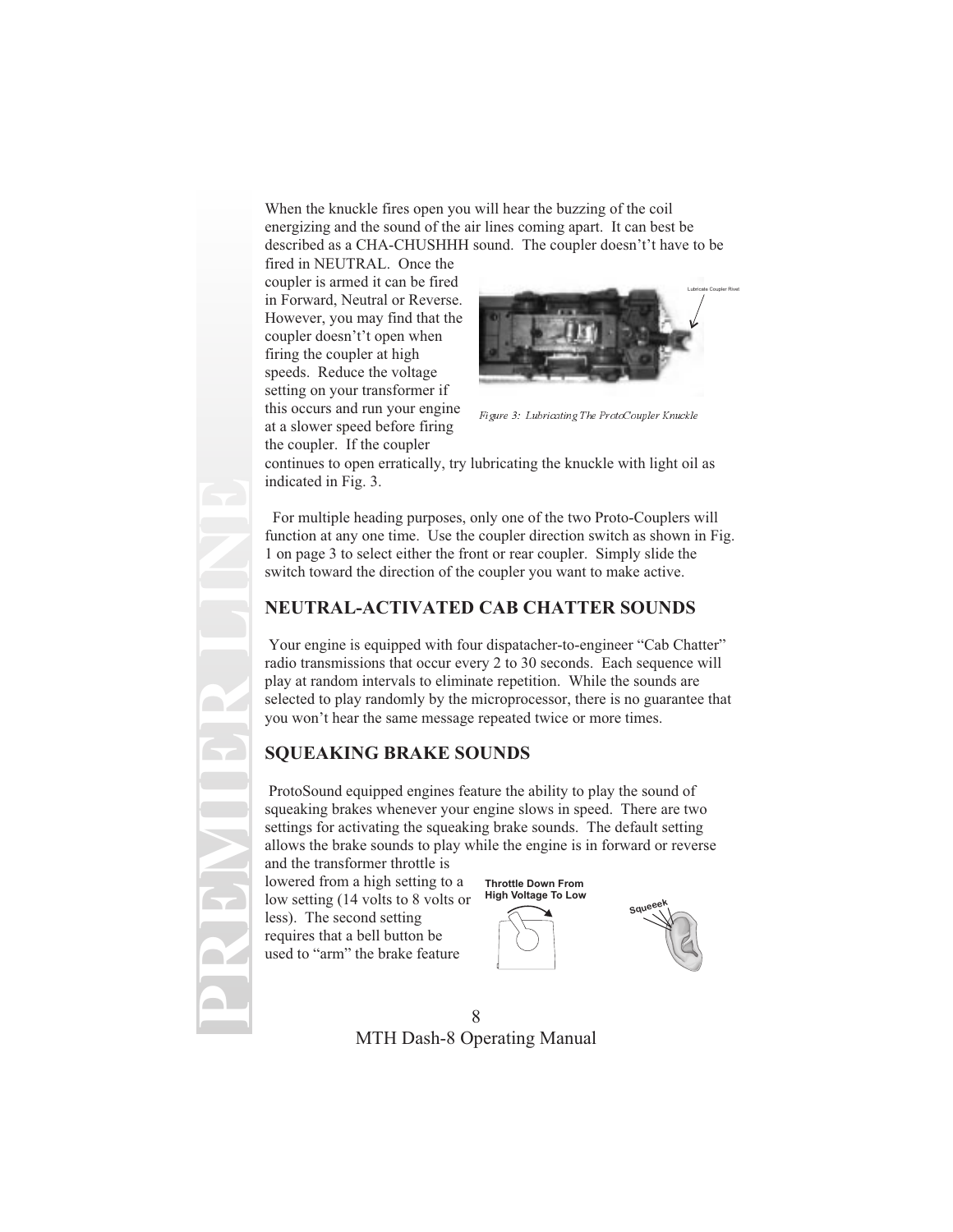and is explained in more detail in the "Activating Freight Yard Sounds" section found later in this manual. The sound itself is a stored record on the ProtoSounds software chip and will always play the same brake sound for the same three second length each time the voltage is reduced from high to low. Some practice may be required to synchronize the playing of the brake sounds with the movement of the engine. It is not uncommon for the engine to stop before the brake sound is completed. Operators will find that by coordinating the movement of the throttle setting from 8 volts to off will allow the engine to maintain its movement while the brake sounds play. *Note: The brake sounds will not be heard if the transformer throttle is not set above 14 volts and/or not reduced below 8 volts.*

#### **TIPS ON USING THE SQUEAKING BRAKE FEATURE**

Because the squeaking brake feature always plays for approximately 3 seconds, it is possible that the brake sounds will play longer or shorter than what visually seems prototypical. You will find that by practicing with the brake feature, you can quickly determine how quickly to throttle down and what speeds and voltage settings give you the most prototypical braking effect.

Typical users will find the feature to be a very realistic way to simulate the sound of an engine slowing down for curves, crossings or coming to a stop at a station, side track or switch yard. As mentioned above, you will find that initially your engine may continue to play the brake sounds once your engine comes to a stop or that the sounds stop prematurely before the engine comes to a complete halt. For example, if you simply run the engine and turn the throttle off quickly, the brake sounds will likely continue playing even though the engine has come to a complete stop. This annoying effect can be eliminated by simply practicing with the brake feature. In no time, you will quickly learn how to "feather" the throttle to keep the engine moving while the brake sounds play and then turning the throttle off just as the sounds stop. Remember that once you stop the engine, you should turn the throttle to the off position if you don't want to activate the Freight Yard Sounds feature described later in this manual.

The ProtoSound squealing brake feature also has the ability to simulate the squeal of wheel flanges when your train enters a curve at high speeds. The same brake squealing sound plays, but you don't need to reduce the transformer throttle to activate the squealing sounds. To play the squealing sounds as wheel flange sounds, trigger the brake feature using either method 1 or 2 above. Once triggered set the transformer throttle setting at 14 volts or higher. As your engine enters a curve (or anywhere on the layout) quic[ky "flick" your transformer whistle button about half way. This "flicking" action causes the transformer to release a short DC signal that ProtoSounds reads as an indicator to activate the brake sounds. The engine won't slow down even though the sounds play. This simulates the wheel flange squeal of a train travelling through a turn too quickly.

Note: Consistent activation of the wheel flange squealing is determined by the condition of your transformer's whistle button rectifier disc. Older rectifier discs may not release a clear and strong enough DC signal required by ProtoSound's computer to play the wheel flange squealing.

#### 9 MTH Dash-8 Operating Manual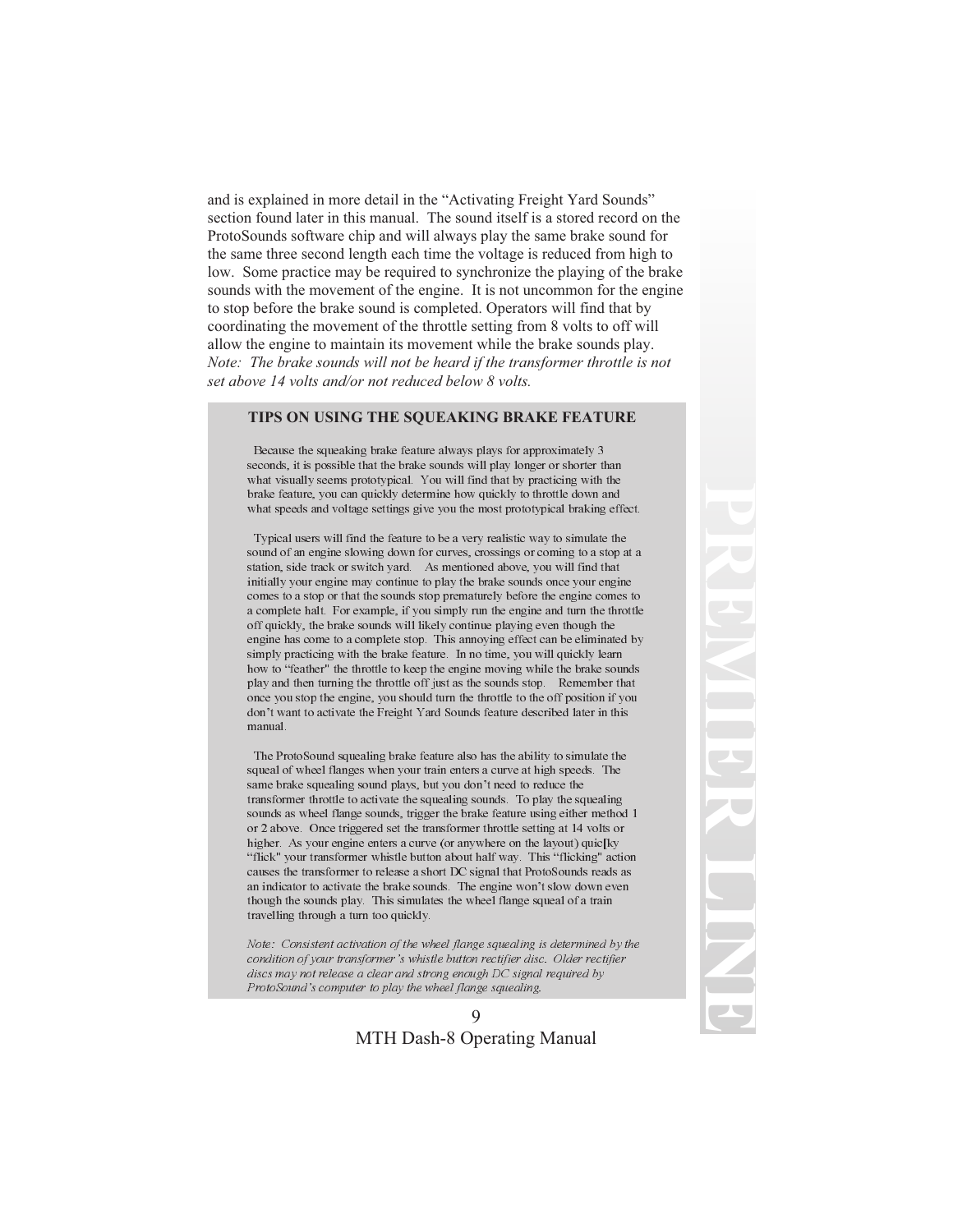# **PASSENGER ANNOUNCEMENTS (PFA)**

ProtoSounds is now equipped with operator controlled passenger station announcements, hereby known as PFA. This easy to use feature plays digitally reproduced passenger station sounds whenever your engine stops at a train station on your layout. No additional wires or modifications are needed on your layout to enjoy these amazing sound effects. The sounds themselves are randomly generated and randomly "shuffled" on the ProtoSounds software chip. This gives the system the ability to produce different sounds in a different order each time the PFA feature is enabled. These different sounds are heard each time you cycle the transformer throttle from on to off in the same manner that you would cycle the throttle to enter the various states of forward, neutral and reverse. The entire PFA sequence is designed to simulate the arrival, disembarking, embarking, and departure of a train entering and leaving a train station. The sounds include public address arrival and departure messages, passenger disembarking and embarking sounds, conductor voices and general train station ambient sounds. Each is described in more detail in the following sections.

### **ACTIVATING PASSENGER SOUNDS**

Your ProtoSounds equipped engine features an operator controlled passenger station sound set. Once activated, this easy to use feature plays digitally reproduced sounds of a passenger station whenever you stop your engine in the neutral position at a train station on your layout.

### **ARMING THE PASSENGER SOUNDS FEATURE**

Before the passenger station sounds can be heard, ProtoSounds must activate the feature so that the next time the engine enters the neutral position, the sounds can play, The feature can be activated one of two ways.

**Option 1:** If you are using a separate bell button controller to ring your bell (like the Lionel Railsounds No. 5906 bell activation button) you can

activate the feature by pressing and holding the bell button for three seconds or longer (it doesn't matter if you are in forward, neutral or reverse). You will hear

**PREMIER LINE**

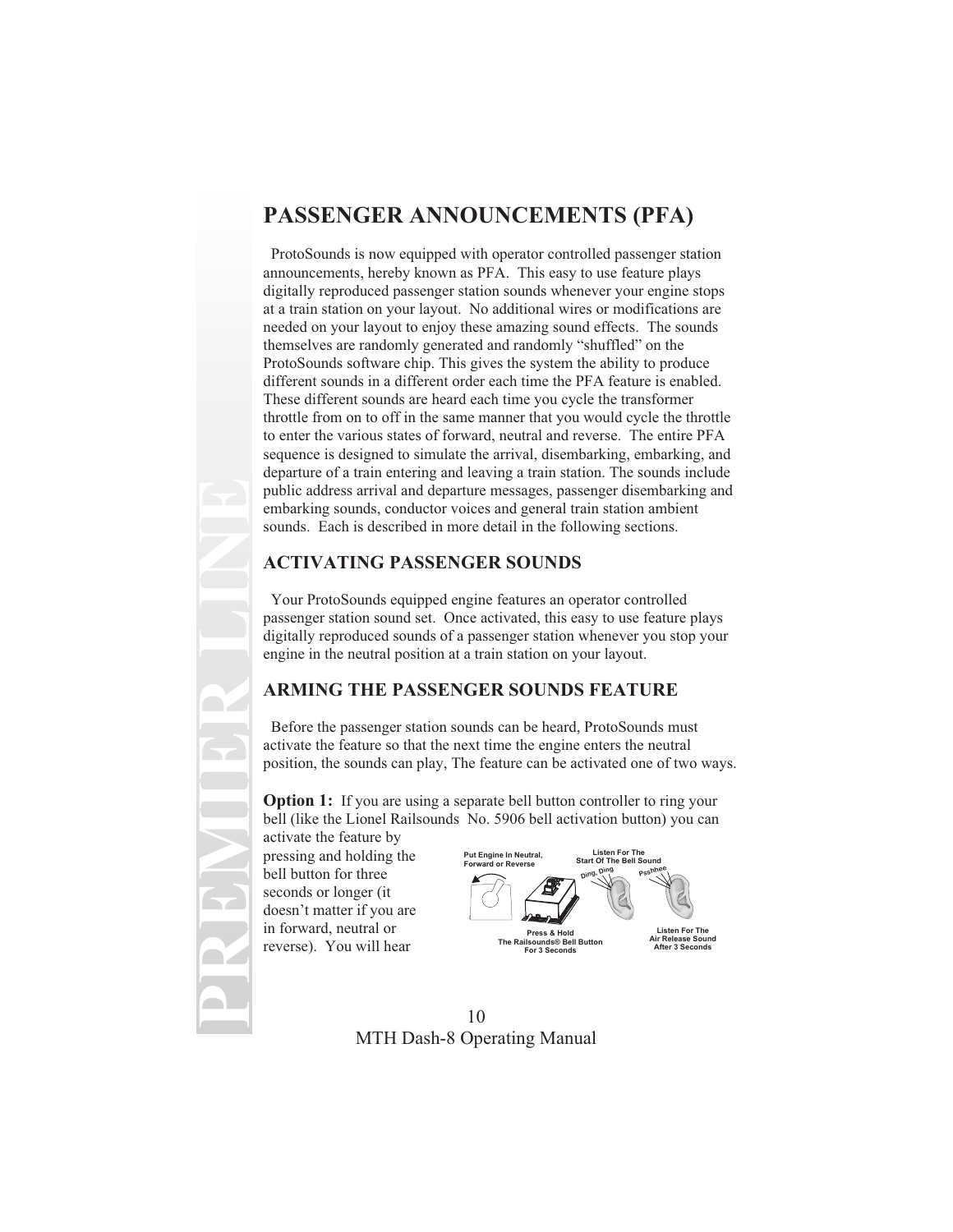the bell chiming turn on and if you listen carefully you should hear an air release sound after three seconds have passed at which time you can release the bell button. (*Note: because the air release sound is hard to hear, we recommend that you count out a full three seconds before releasing the bell button*.) The bell will continue to chime, so if you want to turn off the bell ringing, simply press and release the bell button a second time. If you were in neutral when you triggered the brake feature, interrupt the transformer throttle to enter either forward or reverse to allow the engine to begin running. (*Note: the feature will only be activated in the first direction state you enter after triggering the feature from the neutral position. You cannot interrupt the power twice to enter another direction state and still have the passenger sound feature active*.) Once your engine begins running, you can trigger the sounds to begin playing whenever you enter neutral.

**Option 2** If you do not have a separate bell button on your layout, you can still activate the feature with your transformer whistle button. To activate the feature turn on the transformer throttle and get your engine into the neutral position (not RESET). Once in neutral, set the transformer throttle at 8 volts or less and press and hold the whistle button for at least three seconds. You will hear the bell chiming turn on and if you listen carefully you should hear an air release sound after three seconds have passed at which time you can release the whistle button. (*Note: because the air release sound is hard to hear, we recommend that you count out a full three*

*seconds before releasing the whistle button.*) The bell will continue to chime, so if you want to turn off the bell ringing, simply press and release the bell button a second time. Interrupt the transformer throttle to enter either



forward or reverse to allow the engine to begin running. (*Note: the feature will only be activate in the first direction state you enter after triggering the feature from the neutral position. You cannot interrupt the power twice to enter another direction state and still have the feature active.*) Once your engine begins running, you can trigger the sounds to begin by entering neutral.

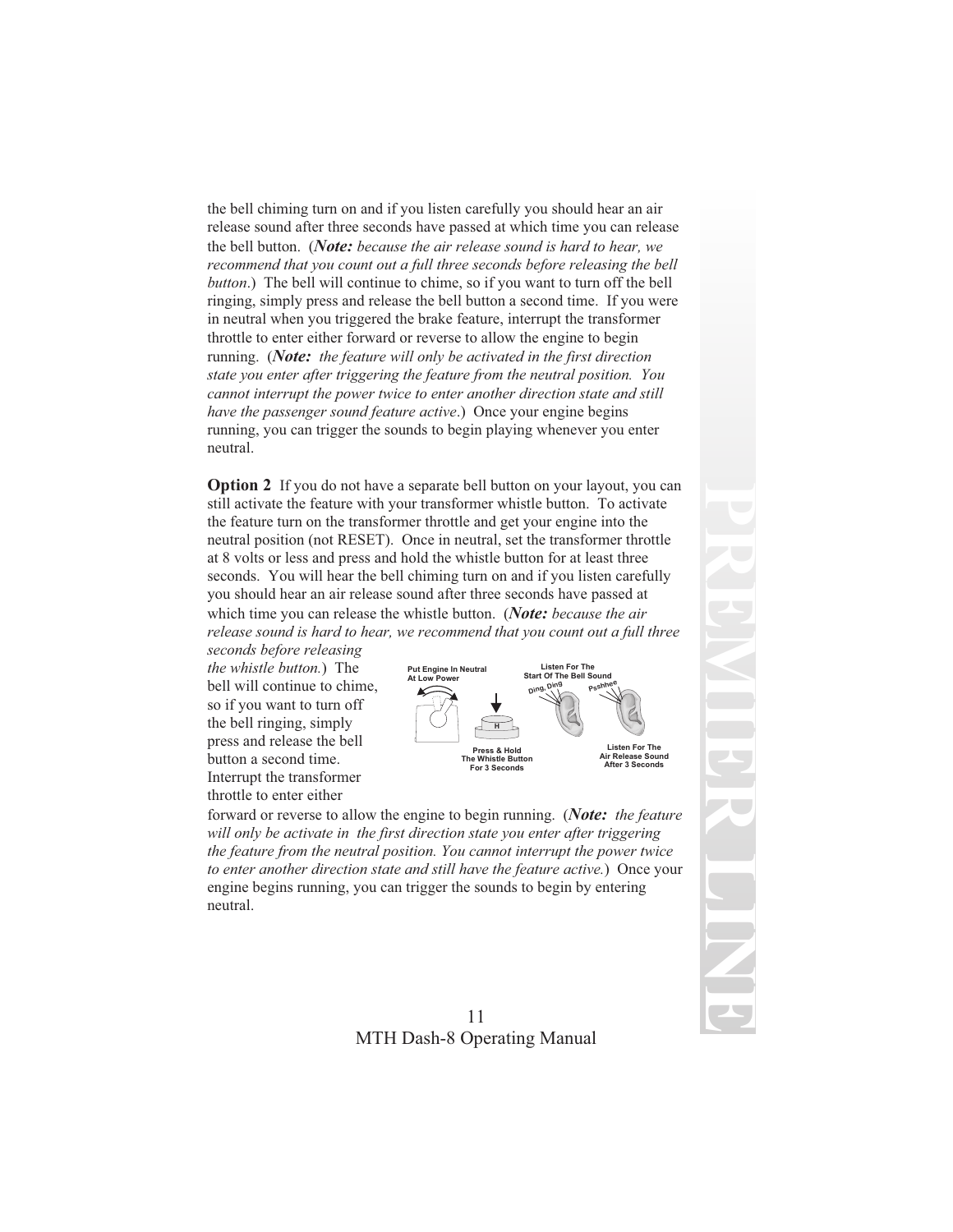#### **ACTIVATING AND TRIGGERING PASSENGER STATION ANNOUNCEMENTS**

Before PFA can be heard the feature must be activated first. Activation is accomplished by holding down the bell button for three or more seconds as described in the Activating and Triggering The Passenger Station Sounds section found earlier on page 10.

Once the feature is activated, PFA will be played the next time the engine enters the neutral position. In order for PFA to begin, power must remain on once the engine enters the neutral position. At this point ProtoSounds has taken over control of your engine and disabled the bell and whistle buttons from any further operator functions. In addition, ProtoSounds has reconfigured the way the DCRU reverse unit functions by disabling the reverse unit state during operation of the PFA feature. This forces the engine to leave your station in the same direction it arrived. The following operator controlled "events" control PFA's actions and sounds.

**Event 1 (Forward)** While the locomotive is running in forward (or reverse) PFA is activated by the operator pushing and holding the bell button down for three or more seconds. The locomotive bell begins chiming and can be left on or turned off without disabling PFA.

**Event 2 (Neutral Before Reverse)** The operator now interrupts the transformer throttle to stop the engine and put it into neutral. If the throttle setting was at 14 volts or higher, ProtoSounds will play the sound of squealing brakes as the engine comes to a stop.

I. Upon stopping of the engine, the operator must immediately turns

the throttle back on as the engine sits in neutral. If the bell was not turned off after activating PFA, it now turns off automatically.

**PREMIER LINE**

*Note: Failure to turn the throttle back on within 3 seconds of leaving the forward phase will disable PFA and*



**Put Engine In Neutral**

*shutdown ProtoSounds. The next time you turn power back on your engine will be in the RESET position. See page 6 for more information.*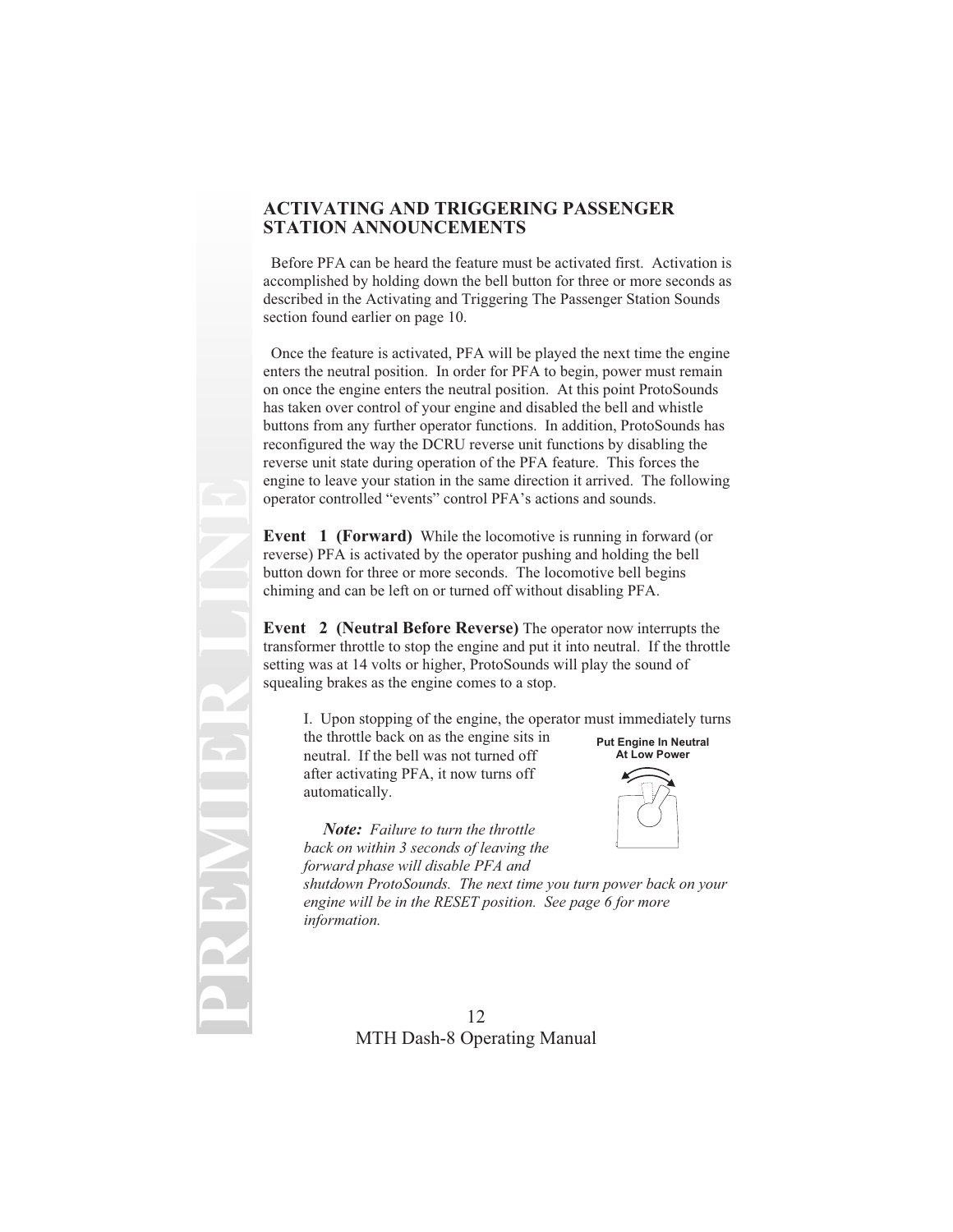II. After entering neutral, ProtoSounds will immediately play an air release sound followed approximately two seconds later by an arrival

message. The arrival message lists the train by name and the track it arrived on (the track is identified as either track 1 or track 2, alternating each time during the current operating session). Immediately following the arrival message, the sound of the trains' doors opening can be heard, followed by a conductor's warning to passengers to "watch your step." At this



point, various randomly activated ambient train stations sounds will begin playing and replaying as long as the engine sits in this neutral state (Neutral Before Reverse). The sounds include passenger footsteps as they disembark, muffled voices, baggage being moved about, crashing sound, and whistling for a taxi. In addition, several highlight or foreground sounds play including more conductor voices saying "watch your step", "have a nice day", and "baggage to the right".

**Event 3 (Reverse)** The operator now interrupts the transformer throttle again to enter the next reverse unit phase;

reverse. In an effort to enhance realism, PFA has disabled the reverse phase so that it doesn't power the motors and cause the engine to move backward. Upon entering reverse, PFA confirms to the operator that it has entered the reverse state by immediately playing the highlight sound of the conductor's voice saying "baggage to

the right." This is followed by the continued ambient sounds of passenger footsteps, muffled voices, baggage being moved about, crashing sound and whistling for a taxi. These sounds and the conductor highlight are randomly

repeated as long as the system remains in the "reverse" state.

#### **Event 4 (Neutral Before Forward)**

The operator now interrupts the transformer throttle again to enter the next reverse unit phase; neutral before reverse. PFA confirms to the operator that it has entered the neutral before forward phase by emmitting two quick air release sounds.





#### 13 MTH Dash-8 Operating Manual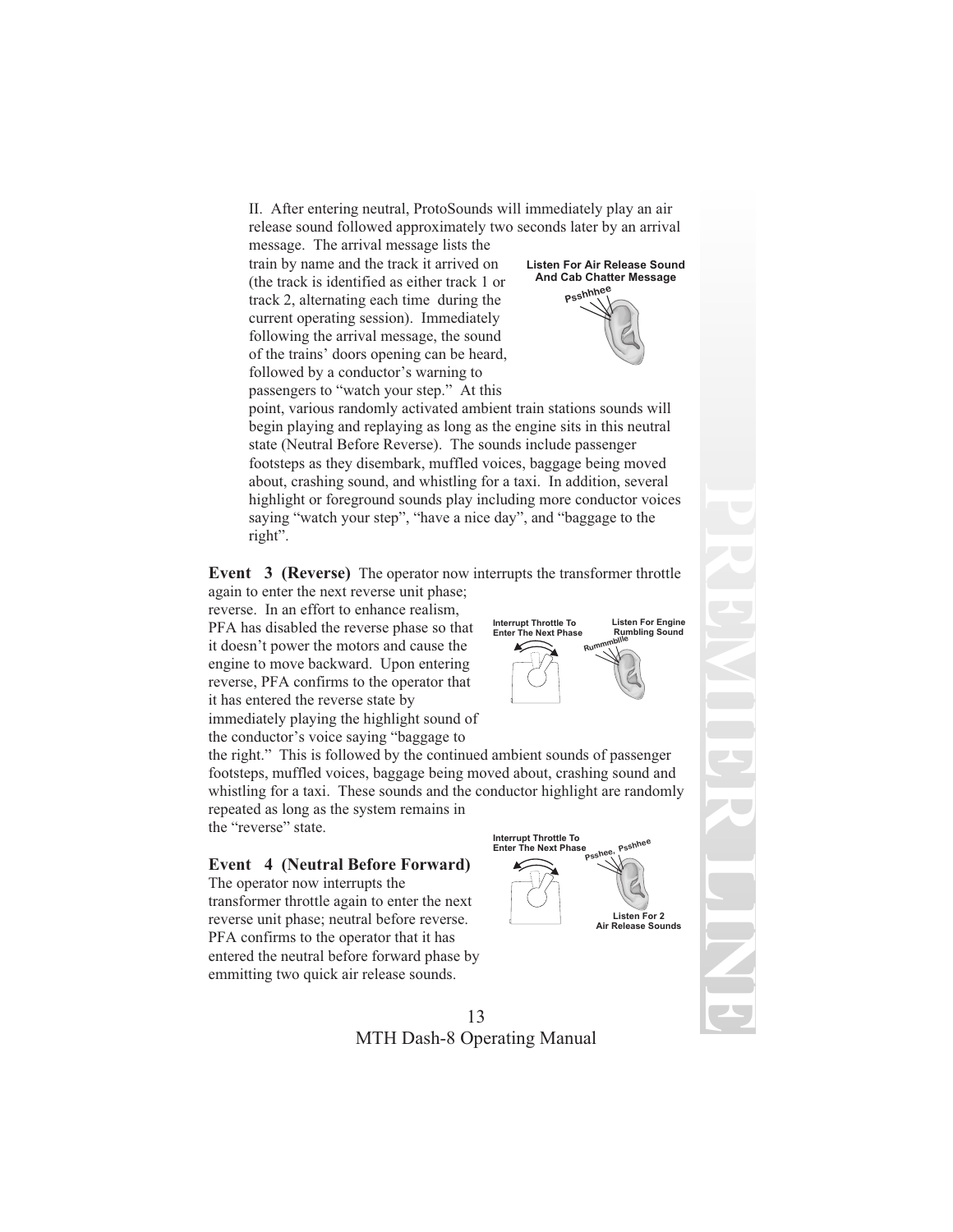This is followed by a public address message that the train on track 1 or 2 (whichever track number the arriving public address message stated) is now boarding. Upon completion of the PA message, two conductor voice highlights randomly begin playing. These conductor voices include "Welcome Aboard" and "Tickets Please". In addition to the two conductor highlights, the station ambient sounds continue and still include passenger footsteps, muffled voices, baggage being moved about, crashing sound **Clunt Interrupt Throttle To Enter The Next Phase**

and whistling for a taxi. The departing public address message automatically repeats itself every 60 seconds with the highlights and station ambient sounds randomly occurring as long as the system remains in the "neutral before forward" phase.

**PREMIER LINE**



**Event 5. (Forward)** The operator now interrupts the transformer throttle again to enter the next reverse unit phase; forward. PFA confirms to the operator that it has entered the forward phase by playing a conductor voice yelling "All Aboard!" Immediately after playing "all aboard", the sound of the doors closing is heard. Within two seconds of the doors closing, the locomotive bell begins chiming and the air compressor pumps start. After approximately 7 chimes of the bell, the engine automatically begins moving out in the forward phase with the bell continuing to ring another 7 chimes before automatically turning off. Once the bell turns off the operator regains control of the transformer whistle and bell buttons and can ring the bell or blow the whistle as usual.

*Note: When entering the forward phase of PFA, it is important to set the transformer throttle at a high enough setting that will allow the engine to begin moving once PFA automatically activates the motors. Otherwise, the engine will just sit still until you increase the throttle setting on the transformer.*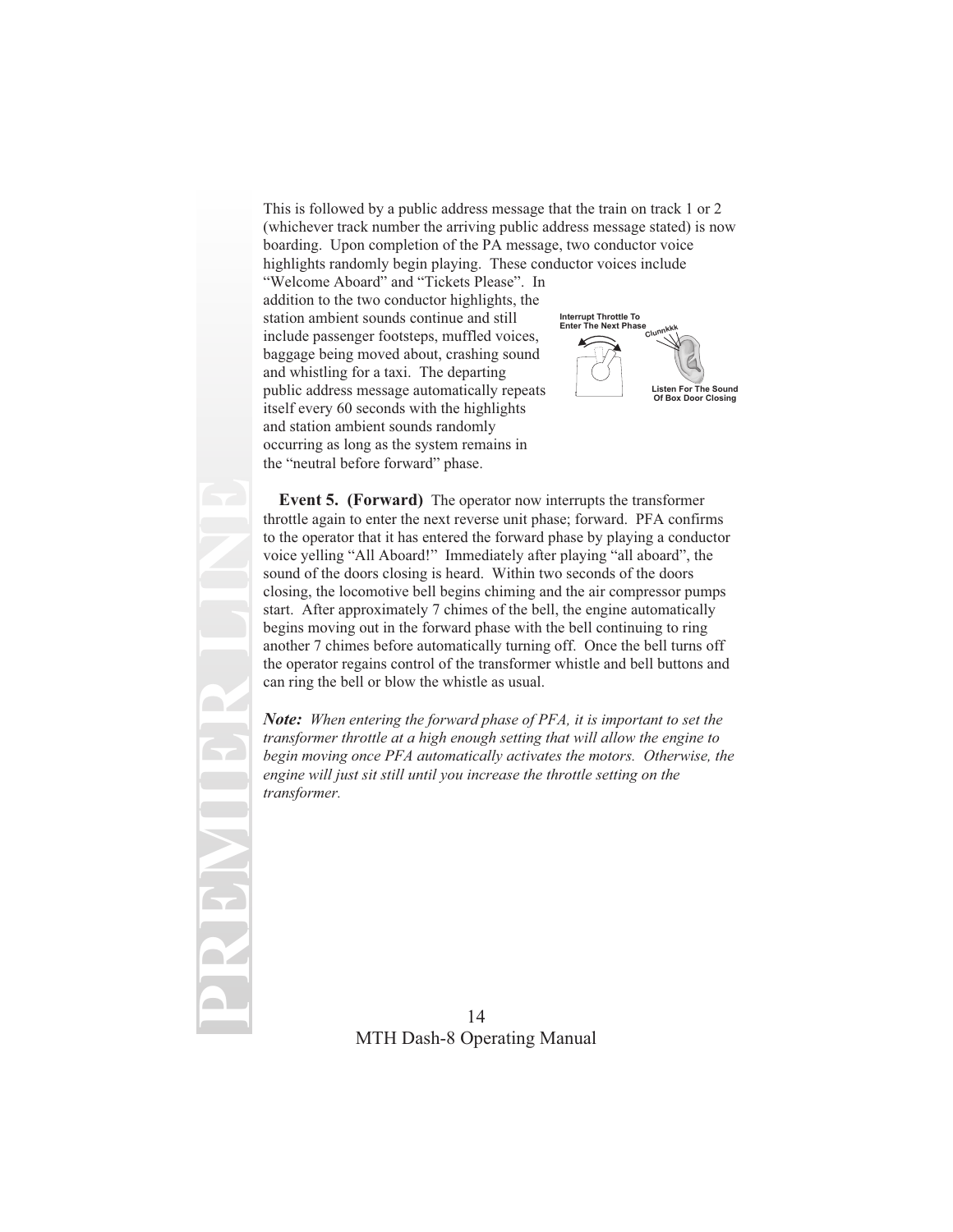#### **TIPS ON USING THE PFA FEATURES**

PFA is a unique feature of ProtoSounds that is completely controlled by the operator. You decide how, when or if you want to utilize the feature. By reviewing following tips you should find solutions or suggestions to the various operating scenarios you might encounter when using PFA.

**Tip #1:** You can escape the PFA sequence by interrupting the transformer throttle before the first PA arrival message plays in Event 2 (neutral before reverse).

**Tip #2:** You can terminate PFA at anytime by turning the transformer throttle off for 15 seconds.

**Tip #3:** You do not have to be in the forward state to utilize PFA. For example if you activate the PFA feature while in reverse and interrupt the throttle to enter neutral, you will be entering neutral before forward rather than neutral before reverse as defined in Event 2 above. Consequently, the forward phase will be rendered inactive by ProtoSounds instead of the reverse state as explained in Event 3. This will allow your train to leave the train station in the same reverse direction that it arrived in.

**Tip #4:** You can utilize PFA even if you are double-heading with another engine, regardless of whether it is equipped with ProtoSounds or PFA. If the engine isn't equipped with PFA, the only thing to remember is that you not turn up the transformer throttle very high when entering the reverse state found in Event 3. If the throttle is set too high, then the second locomotive will begin vibrating on the track as its motors will be turning in the reverse state since engines not equipped with PFA cannot disable the reverse state and will thus continue powering their own motors. If your second engine is equipped with PFA, it can be disabled by entering RESET function 28. See the section on programming RESET functions on page 17 of this manual to disable PFA.

**Tip #5:** It is not necessary for the squealing brake sounds to be heard to play the PFA sounds. For example, the brake sounds won't be heard if the high voltage setting is below 13 volts and the power is interrupted to enter the neutral state.

**Tip #6:** You can leave any of the event states at any time after entering the state by simply interrupting the transformer throttle. Any sound effects programmed to play in that event will simply not occur. The only exception is Event 2 and Event 5. In Event 2, interrupting the throttle has no affect on PFA until after the PA arrival message has played and the doors have opened. In Event 5, you cannot interrupt PFA until after the engine begins to move. Interrupting the throttle before the engine begins to move has no affect on the locomotive.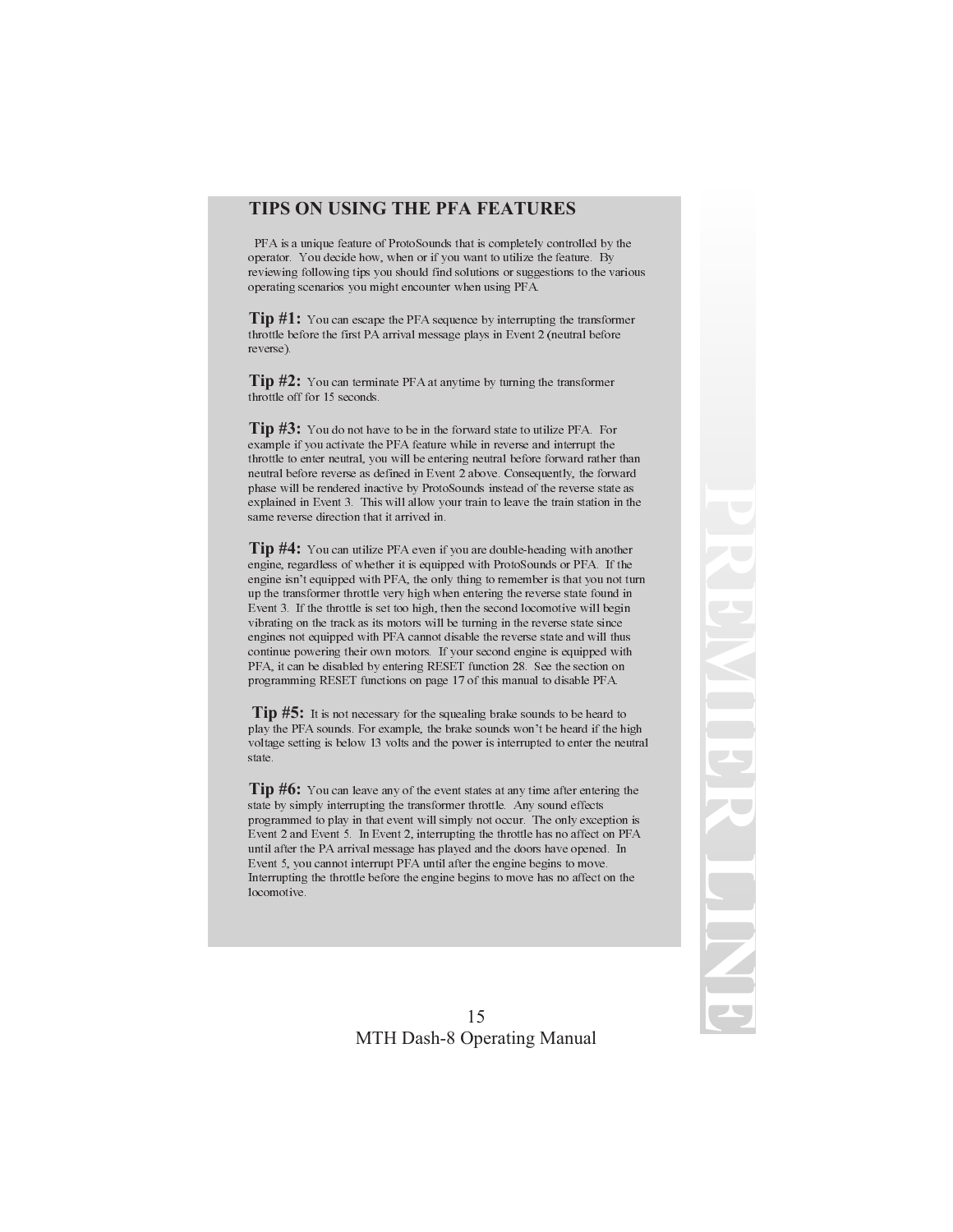## **SELF-RECHARGING BATTERY BACKUP**

ProtoSounds® state-of-the-art design includes a self-recharging battery backup system for improved performance at any speed. The self-recharging battery backup system is automatically turned on or off whenever track power is turned on or off. There are no switches to turn on or off to enjoy the benefits of the automatic battery backup system. The battery ensures that power to the sound system will remain on during directional changes, setting RESET options, or when traveling over dirty track and switches.

The battery is a rechargeable NiCad type which is continually charged from the track when power is applied. NiCad batteries are a dry battery and should not leak or cause any damage to your locomotive and will last up to five years or longer. If you notice that the sounds seem distorted or garbled at low voltages or become silent when power from the transformer is shut off, the battery may be going bad. Before replacing the battery, you should put the engine in NEUTRAL and leave the transformer throttle at about 12 volts for fifteen minutes. This should temporarily recharge the battery. If the garbled or distorted sounds are reduced, then your battery charge has worn down. You can give your battery a full charge by leaving the engine ON in NEUTRAL for 16 to 18 hours.

### **REPLACING THE PROTOSOUND BATTERY**

The ProtoSound® battery is a special NiCad 7-cell, 8.4v battery - NOT the 6-cell, 7.2v battery found in most convenience stores. The 6-cell NiCad is NOT recommended for use with ProtoSound® applications. Replacement ProtoSound® batteries are available from MTH ProtoSound Electronics at 7020 Columbia Gateway Drive, Columbia, MD 21046. A standard 9v alkaline battery can be substituted as a temporary fix, but since alkaline batteries can't take a charge, it will eventually wear down. Regardless, it should give you a week to a couple of months use while you wait for your replacement ProtoSound® battery to arrive.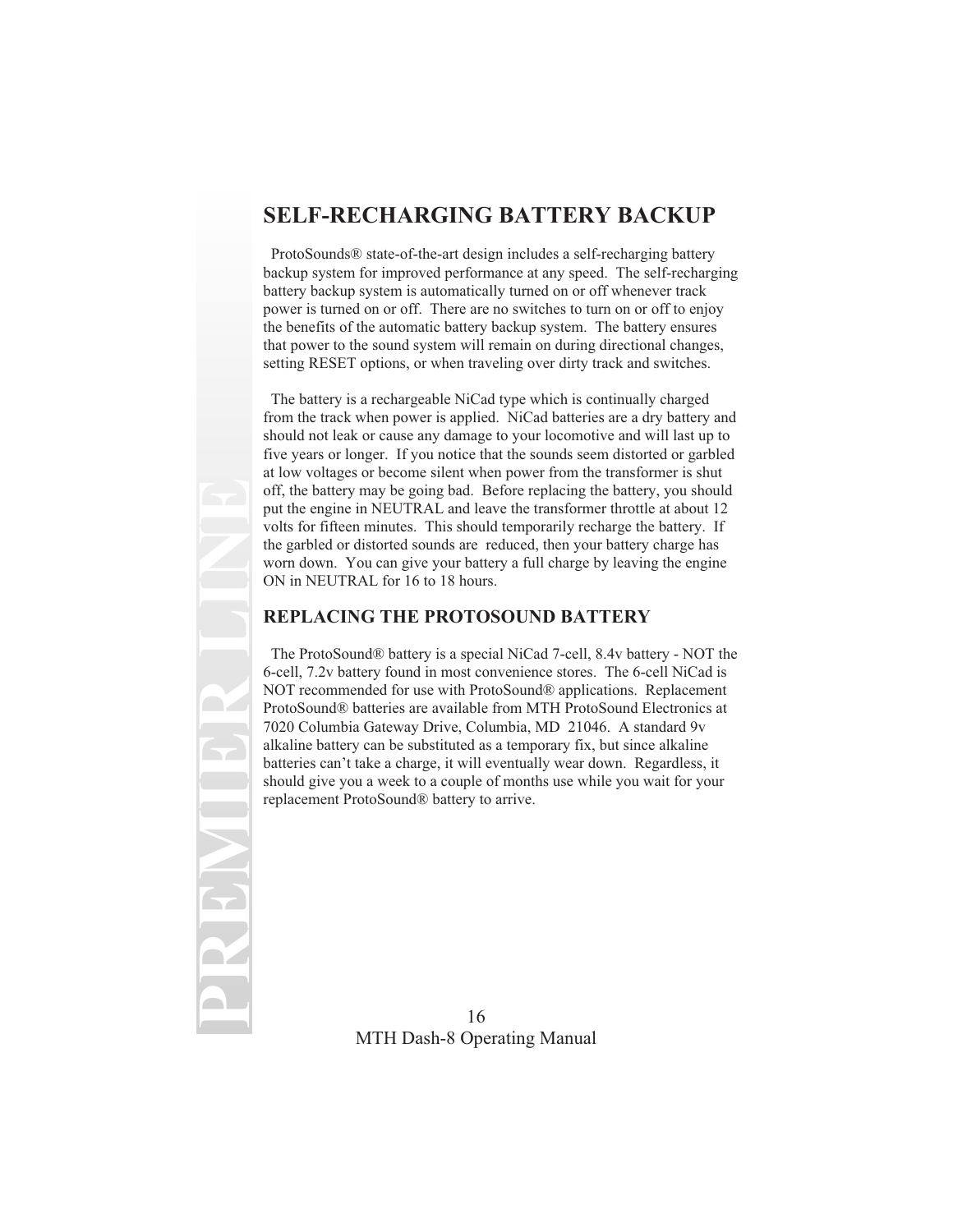### **PROTOSOUND® VOLUME ADJUSTMENT**

Your ProtoSound® system has two types of volume adjustment. A manual turn knob on the bottom of the chassis (See Fig. 4 below) allows you to control all the sounds in the system and a remote control "RESET" option (Option  $# 6$ ), allows you to control the volume level of the engine sounds remotely from the transformer. Turning the volume adjustment knob clockwise will increase the volume and counterclockwise will lower the volume of all sounds; bell, horn, engine sounds, Cab Chatter, etc.



Figure 4: Adjusting The ProtoSound Volume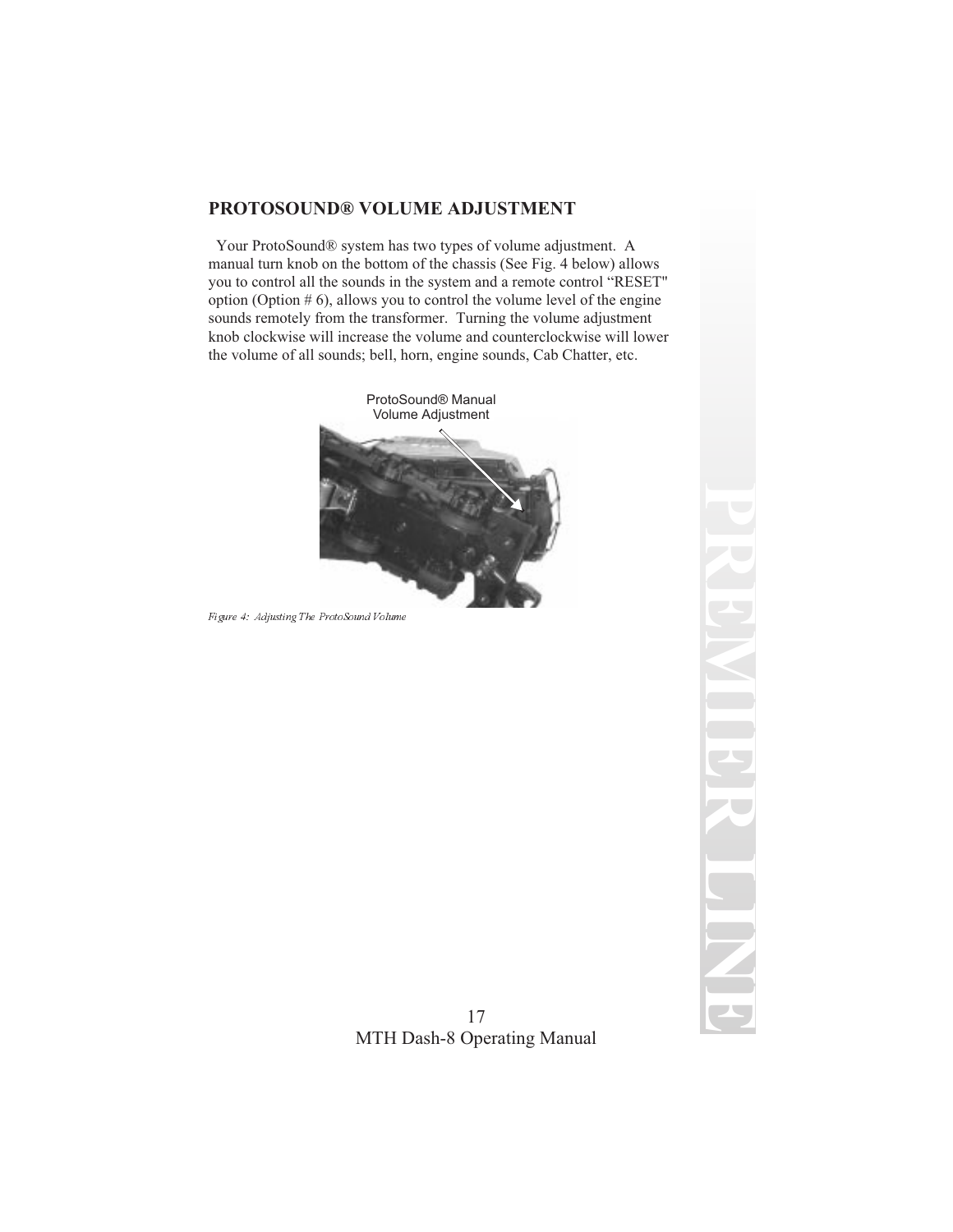# **USING "RESET" TO PROGRAM PROTOSOUNDS®**

As mentioned earlier, there are several programmable options in each ProtoSound-equipped engine that can be remotely set from any compatible standard AC transformer equipped with a whistle button. For a list of compatible transformers, see the chart on page 34. This hands-off approach gives you unprecedented control of your railroad empire's motive power never before seen in model railroading. Each programmable feature can be accessed whenever your engine is in the RESET state as described earlier on page 5. By following the instructions below you will find the programming easy and straight forward.

#### **ENTERING RESET OPTIONS**

ProtoSound® is equipped with a few programmable features that are accessed in the RESET state by moving the transformer throttle up and down between full voltage and low voltage (6 to 8 volts) without shutting the transformer off completely. Each time this is done you advance, one feature at a time, through the available options. An air-release sound is heard each time the throttle is advanced. In addition, there are special sounds to tell you what RESET position you are in.

For example, if you want to select Feature 2, you put the engine in RESET, and move the throttle up and down from full throttle to low two times. After the second advance, you will hear two "clinks" indicating that the computer is now in Feature 2. Advance the throttle again and you will hear three "clinks" for Feature 3. Advance it two more times and you will

hear a "clank" indicating that you are now in Feature 5. Advance the throttle two more times and you will hear a "clank" and two "clinks" indicating Feature 7. ((5 throttle advancements = 1  $clank) + (2 throttle)$ 

**PREMIER LINE**



advancements =  $2 \text{ clinks}$ ). "Clank + "Clink" + "Clink" = Feature 7. You can advance the throttle as quickly as you like (though you may not hear the air-release sounds) and the computer will still remember the number of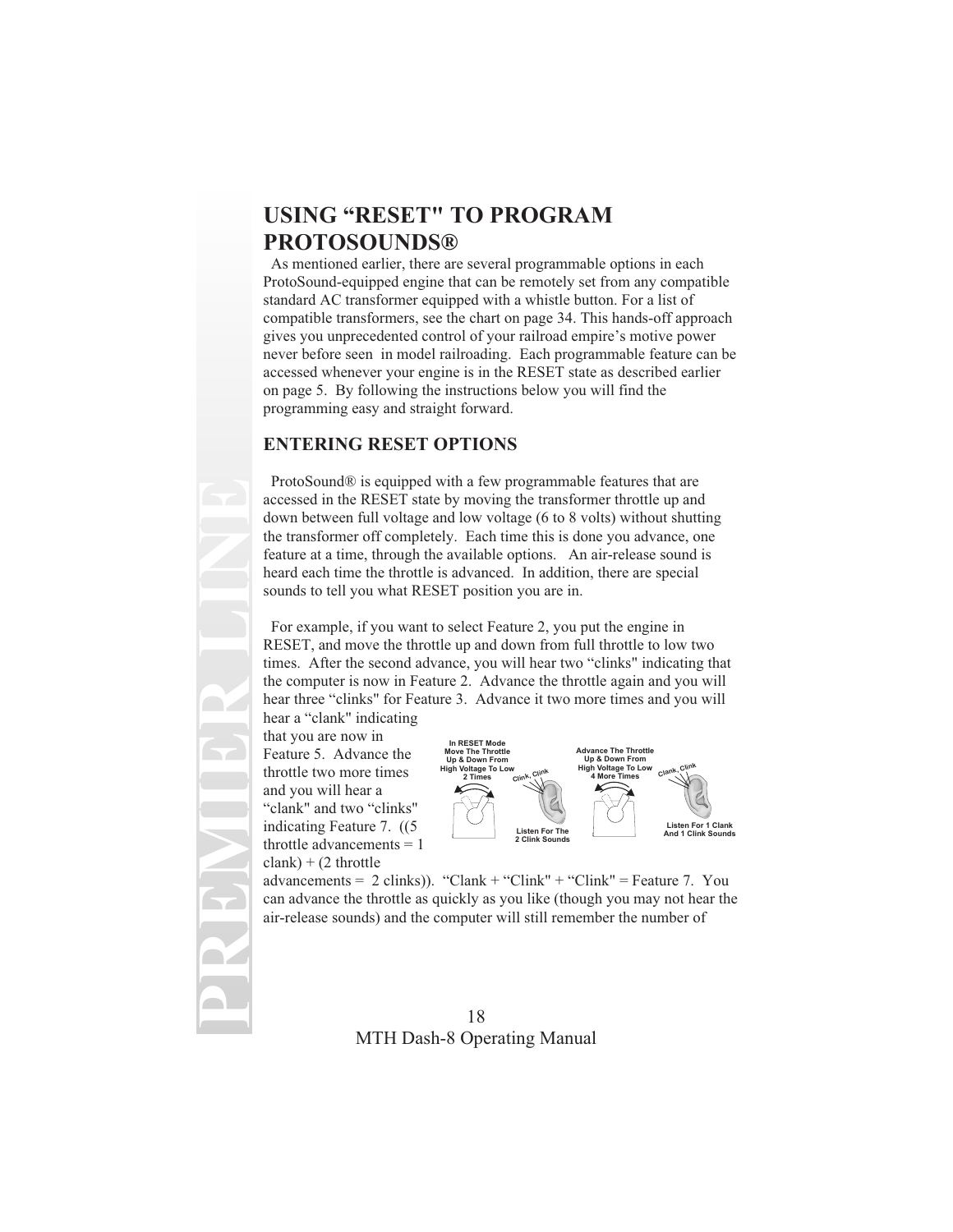times the throttle is advanced by playing back the number of "Clinks" and "Clanks" to confirm the feature you've selected.

### **SETTING THE ENGINE VOLUME**

Of all the sounds that come with each ProtoSound-equipped locomotive, the one most often turned down is that of the engine volume because it is the one sound normally heard whenever the engine is running and is what usually can become tiresome to the ear over prolonged running sessions. The volume adjustment is controlled through RESET Feature 6.

To access the feature, advance the transformer throttle to put the engine in RESET. Move the throttle up and down, as described on page 5, 6 times. After you hear the "clank" and "clink" indicating that you are in Feature 6, press the whistle button to select the engine volume level you desire. Pushing the whistle button once will give you full volume, which is the factory setting. Pushing the whistle button a second time will give you 50% volume, pushing it a third time will give you 25% volume and pushing it a fourth time will give you no engine sound. The microprocessor will immediately play the sound level each time the whistle button is pushed so that you can decide if it is acceptable. You can recycle through the four

choices by simply continuing to press the whistle button.

Once you have decided on the appropriate volume level, turn the transformer throttle off and on again or press



the transformer direction switch to lock in your selection. The volume adjustment will remain set at the level you have chosen until you change it again. Regardless of the engine volume setting, the horn, bell, compressor and Cab Chatter sounds will function normally. In fact because only the engine volume is affected by selections in Feature 6, when you select 0 volume, you can still hear the horn, bell and Cab Chatter sounds when the engine is running or in neutral.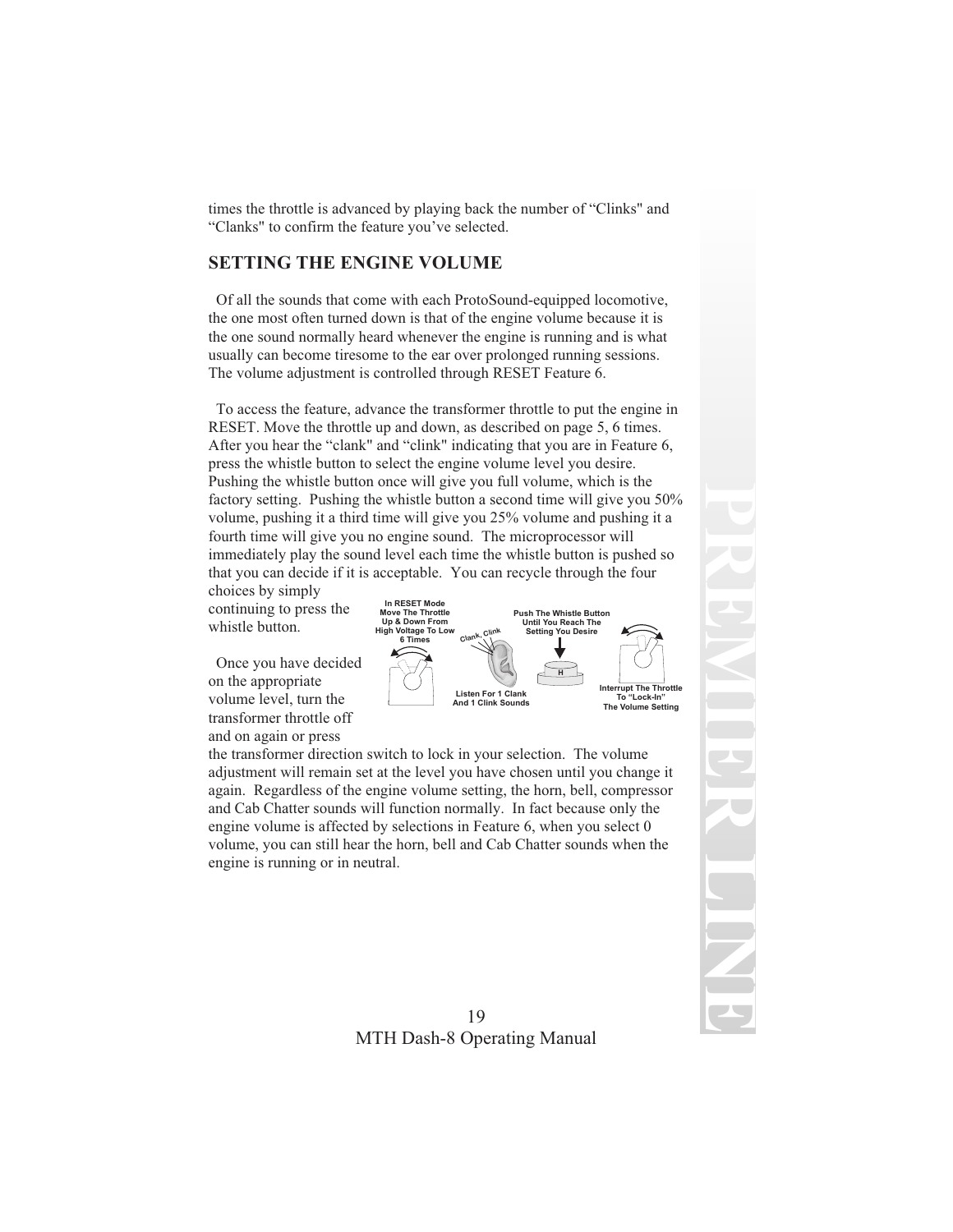#### **PROGRAMMING FOR A SEPARATE BELL BUTTON CONTROLLER**

To operate ProtoSounds with a separate bell button controller, like the Lionel® No. 5906 bell button, you will need to wire up the controller to your transformer and track as shown in Fig. 5. Once the button is wired, ProtoSounds comes preprogrammed to allow you to operate the bell by simply pushing the bell button once. To turn the bell off, push the



Figure 5: Wiring Up A Bell Button

button again. If the bell doesn't't function when you press the button, you may need to re-program ProtoSounds to operate with a separate bell button controller. To do this enter RESET and go to Feature 20. (See the section *Using RESET To Program ProtoSounds®*on page 18.) Once in Feature 20, press the whistle button and wait for the module to sound a bell ding(s).

Continue pushing the whistle button until the module plays back two dings (signifying that the module has been programmed for a bell button). Simply turn the throttle off and then on

**PREMIER LINE**



again to "Lock-In" the new setting. To reset the computer to its original factory (default) setting (no separate bell button operation), repeat the above procedure but keep pushing the whistle button until the computer only responds with one bell ding.

### **PROGRAMMING FOR SQUEAKING BRAKE OPERATION**

ProtoSounds can be programmed for squeaking brake operation in three different manners; (1)Squeaking brakes can be activated by bell button control, (2)they can be programmed for continuous operation subject to throttle changes or (3)they can be programmed to be turned off. The default setting is (2) Squeaking brakes are activated for full-time operation as described on page 8. To change the default setting, enter RESET and go to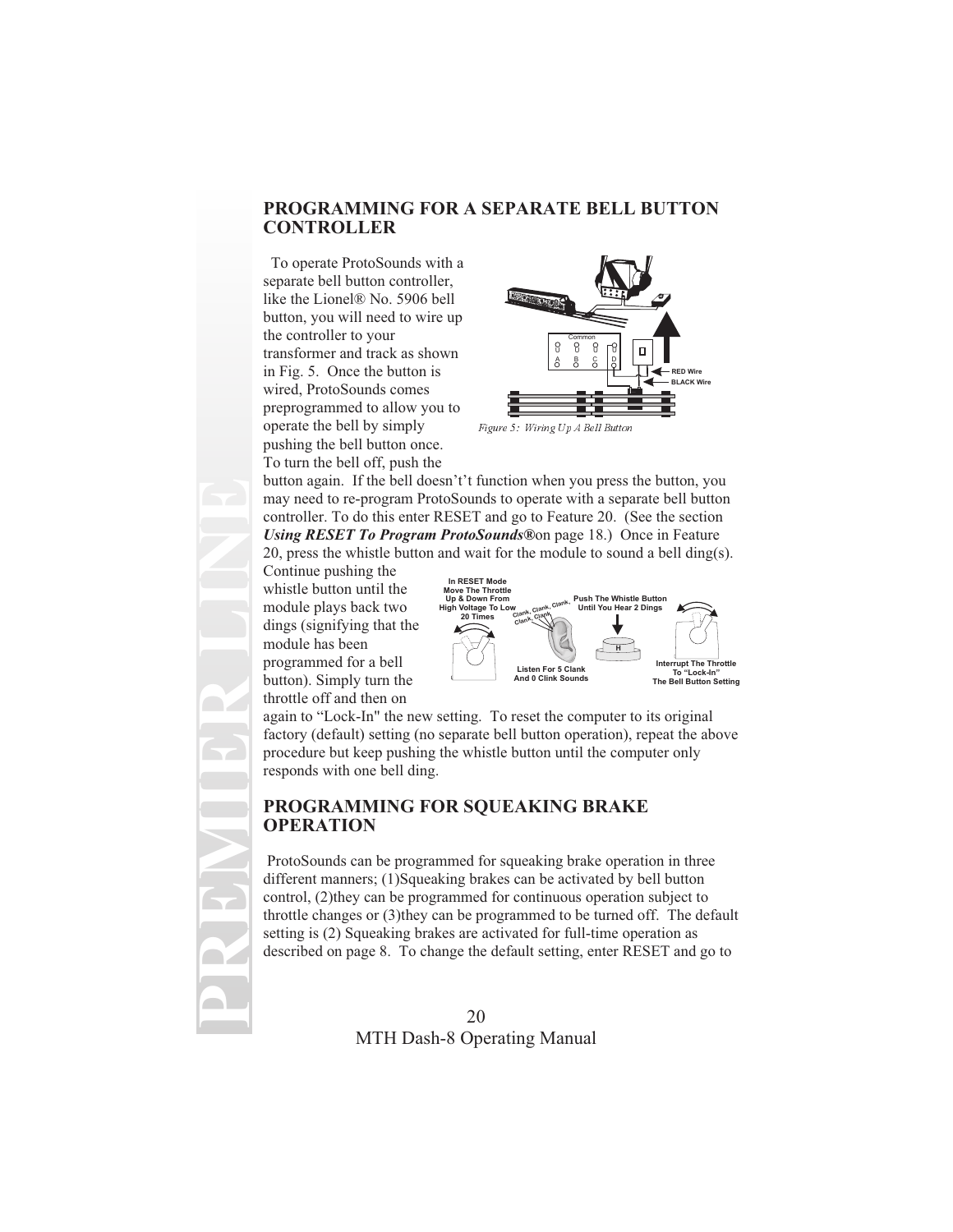Feature 45. (See the section *Using RESET To Program ProtoSounds® on page 18*). Once in Feature 45, press the whistle button and wait for the module to sound a bell ding(s). Continue pressing the whistle button until the module plays back one ding for option 1 - Squeaking brakes are activated by the bell button. Press the whistle button again until the module plays back two dings for option 2 - squeaking brakes are activated for full-

time operation, or press the whistle button again until the module plays back three dings for option 3 -Squeaking brakes off. Once you have decided on the desired setting, simply turn the throttle off and



then on again to "Lock-In" the new setting. To reset the computer to its original factory default setting (option 2 - squeaking brakes are activated for full-time operation, repeat the above procedure but keep pushing the whistle button until the module only responds with one bell ding.

#### **PROGRAMMING FOR HORN IN NEUTRAL OPERATION**

If you are operating your engine with a separate bell button and want to blow your horn when your engine is in neutral, you will need to program ProtoSounds to do so as the factory setting only allows the horn to blow in forward or reverse. To do this, enter RESET and go to Feature 25. (See the section *Using RESET To Program ProtoSounds®* on page 18.) Once in Feature 25, press the transformer whistle button and wait for ProtoSounds to sound a bell ding(s).

Continue pressing the whistle button until ProtoSounds sounds two bell dings (signifying that ProtoSounds has been programmed to sound the horn in neutral). Turn the throttle off and then on again to "Lock-In" your selection. Now, whenever



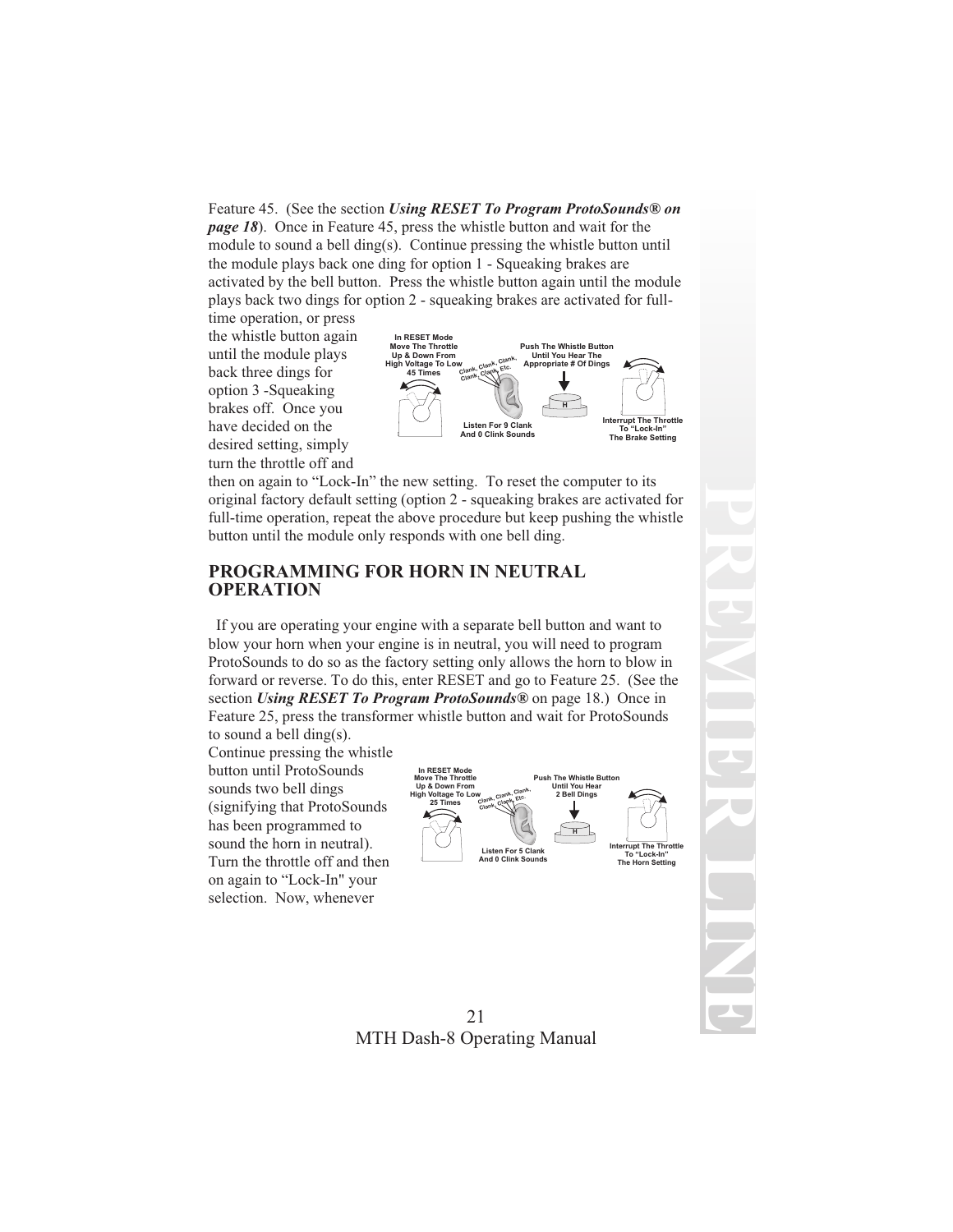you are in neutral, you can blow the horn with the transformer whistle button. To reset ProtoSounds to its original factory setting of no horn in neutral, repeat the above procedure but keep pressing the whistle button in Feature 25 until ProtoSounds only dings once instead of twice.

Note: When "Horn In Neutral" is set, the bell will only operate with a separate bell button and the horn will not sound in neutral if the transformer throttle setting is over 11 volts. At 11 volts or higher, ProtoSounds may arm the coil coupler for operation whenever the whistle button is pressed and the engine is in neutral.

## **PROGRAMMING FOR PROTOCOUPLER OPERATION**

ProtoSounds comes with a RESET feature that allows the operator to remotely turn off the ProtoCoupler functions. This is especially useful when double or tripleheading ProtoSound equipped engines since

**PREMIER LINE**



every engine equipped with a ProtoCoupler will fire when prompted to by the operator. By turning off the ProtoCoupler operation on certain engines, you can fire the couplers open on the other engines without uncoupling the engines from each other. To turn the ProtoCoupler function off, enter RESET and go to Feature 10. (See the section on *Using RESET To Program ProtoSounds®* on page 18.) Once in Feature 10, press the transformer whistle button and wait for ProtoSound to sound a bell ding(s). Continue pressing the whistle button until ProtoSounds sounds two bell dings (signifying that the ProtoCoupler option has been turned off). Simply turn the transformer throttle off and then on again to lock in the new setting.

#### **PROGRAMMING FOR PFA OPERATION**

ProtoSounds® is equipped with a RESET setting to turn off the Passenger Station Sound Proto-Effects (PFA) features. This is especially useful if you are double-heading engines that are both equipped with PFA. You may not want to stop at a yard and have both engines playing their PFA sound effects. To turn off PFA, enter RESET and go to Feature 28. (See the section on *Using RESET To Program ProtoSounds®* on page 18). Once in Feature 28, press the transformer whistle button and wait for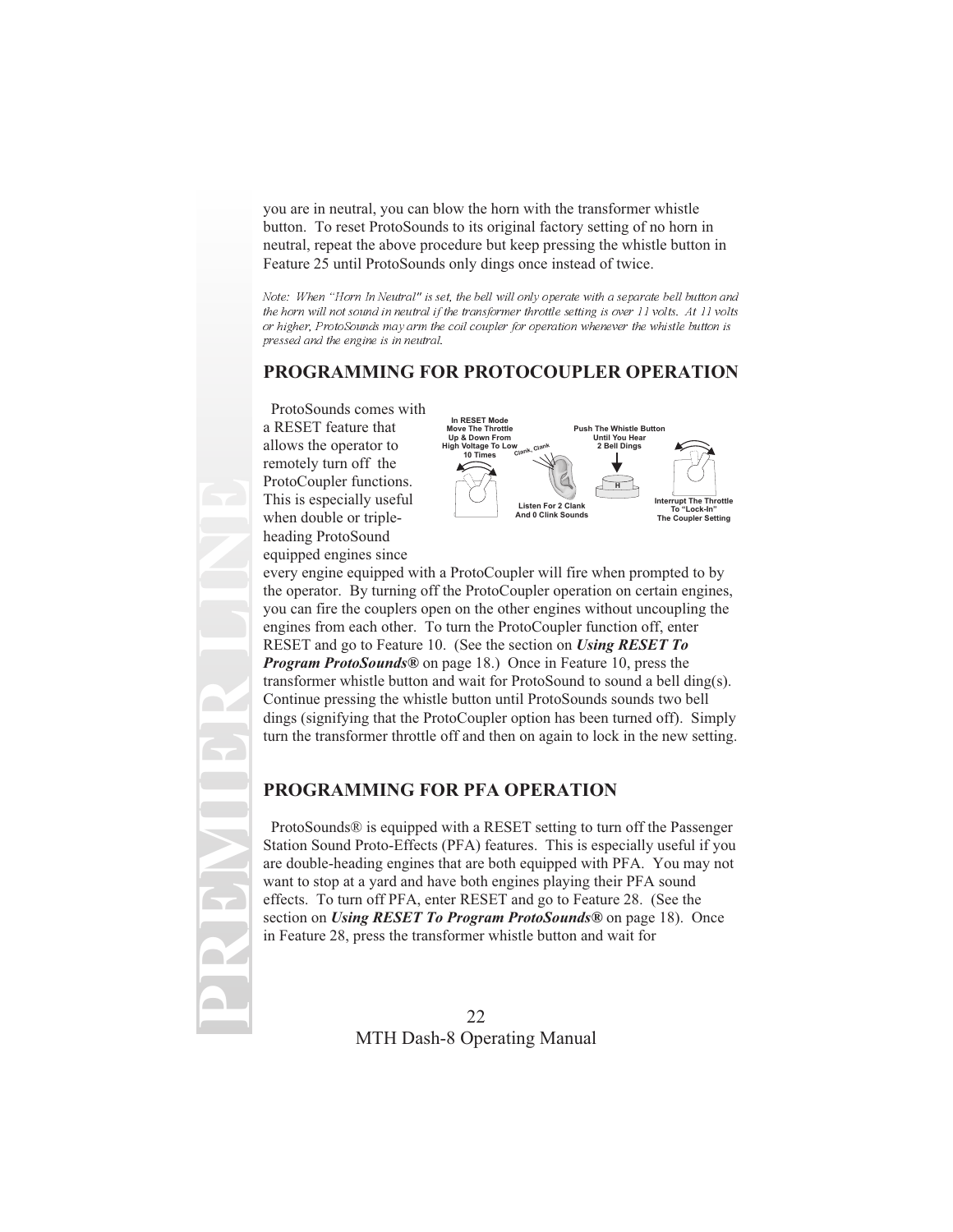ProtoSounds® to sound a bell ding(s). Continue pressing the whistle button on and off until ProtoSounds sounds two bell dings (signifying that the PFA

features have been turned off). Simply turn the transformer throttle OFF and then ON again to lock in the new setting. To reset ProtoSounds® to its original factory setting of Squeaking Brakes and PFA on, repeat the above procedure but keep pressing



the whistle button in Feature 28 until ProtoSounds® only dings once instead of twice.

### **ACTIVATING REMOTE LOCK-OUT CONTROL**

ProtoSound® equipped engines feature a RESET setting that allows the operator to remotely "lock" the engine into forward, neutral or reverse. This is especially useful on layouts that feature "blocked" track sections. The lockout feature comes from the factory in the OFF position, meaning it is not active when you first take the engine out of the box. This is done to prevent novice operators from accidentally locking their engine into forward, neutral or reverse and then mistakenly thinking that the engine's electronics have failed. To activate the Remote Lockout Control setting, go to RESET Feature 40 (See the section entitled *Using RESET To Program ProtoSounds®* on page 18). Once in Feature 40, press the transformer whistle button and wait for ProtoSounds to sound a bell ding. Continue pressing the whistle button until ProtoSounds sounds two bell dings signifying that the Remote Lockout Control has been selected. To lock in

the setting, simply turn the throttle all the way off and then back on again. To turn the Remote Lockout Control setting back off, go back to Feature 40 and press the whistle button until only one bell ding sounds. To lock in the setting, simply turn the transformer throttle off and then back on again.



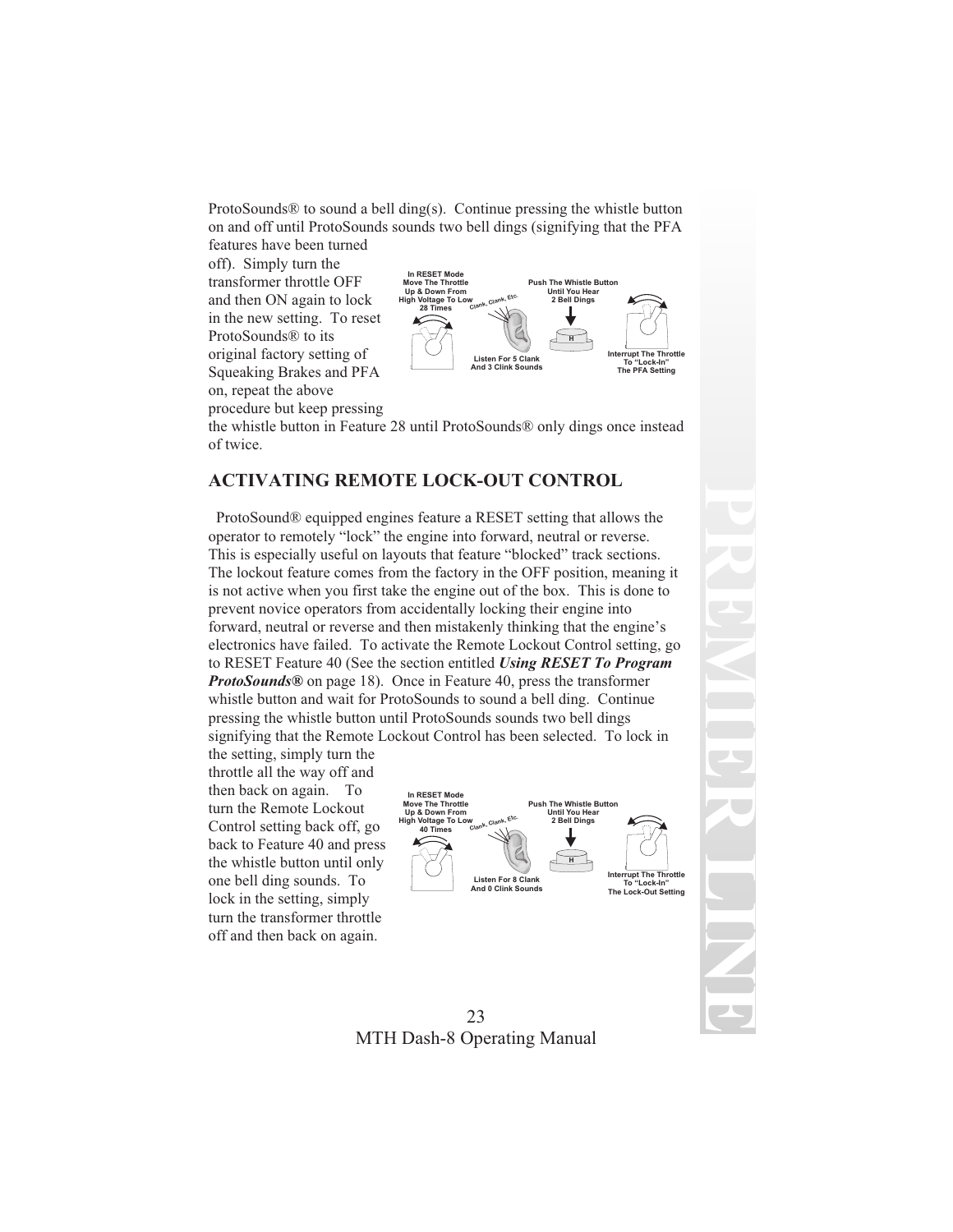Alternatively, you can go to RESET Feature 18 to reset all ProtoSound features back to their original factory defaults including Remote Lockout Control.

#### **RESETTING ALL PROTOSOUND® OPTIONS TO FACTORY DEFAULTS**

ProtoSounds® is equipped with a RESET feature (Feature 18) that resets all programmable options back to their original factory settings. This is a

useful feature if you find your engine not operating the way you think it should and don't want to take the time to check each RESET feature one at a time. To reset all the RESET features back to their original factory settings, enter RESET and

**PREMIER LINE**



go to Feature 18. (See the section entitled *Using RESET To Program ProtoSounds®* on page 18). Once in Feature 18, press the transformer whistle button and wait for ProtoSounds to sound a garbled bell sound.

#### **TURNING OFF CAB CHATTER SOUNDS**

"Cab Chatter" sounds occur in the neutral position every 2 to 30 seconds. There are four "Chatter" messages which play at random times. This helps to eliminate repetitive and boring messages. While the sounds are selected to play randomly by the unit's computer, there is no guarantee that you won't hear the same message repeated twice or more times. If you don't want to hear the Cab Chatter sounds, they can be turned off through Feature 23. To turn off the Cab Chatter sounds, enter RESET and go to Feature 23. (See the section *Using RESET To Program ProtoSounds®* on Page 18.) Once in Feature 23, press the transformer whistle button and wait for ProtoSounds to sound a bell ding(s). Continue pressing the whistle button until ProtoSounds sounds two bell dings (signifying that the module has been programmed to turn the Cab Chatter off). Simply turn the transformer throttle off and then on again to lock in your selection. To turn the Cab Chatter sounds back on again, repeat the above process, but keep pressing the transformer whistle button in Feature 23 until ProtoSounds only sounds one bell ding.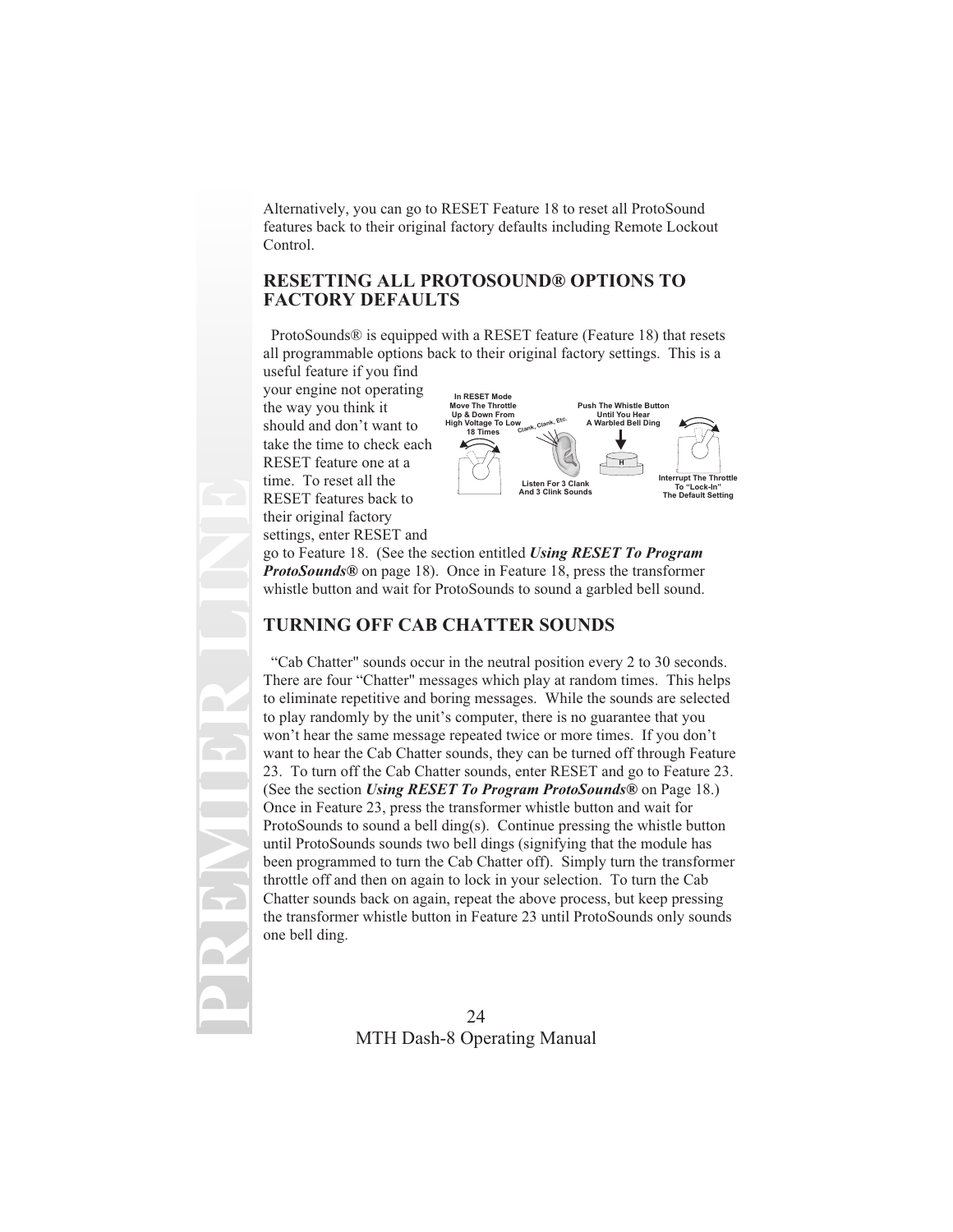# **REVERSE UNIT LOCK-OUT OPERATION**

ProtoSound's unique design eliminates the need for a lock-out switch on the locomotive by allowing the customer to lock the engine into any directional state (forward, neutral or reverse) from the transformer. This will allow users to run the engine on layouts equipped with block signals or stop stations which would normally cycle the engine back into neutral. The feature must be first turned on by accessing RESET Feature 40 (See section entitled *Using RESET To Program ProtoSounds®* on page 18).

#### **LOCKING THE ENGINE INTO FORWARD OR REVERSE**

To lock the engine into Forward or Reverse, use the transformer throttle to enter Forward or Reverse (whichever state you want to lock the engine into) and while the engine is moving press the whistle button. WHILE THE HORN IS BLOWING TURN THE THROTTLE OFF AND THEN LET GO OF THE WHISTLE BUTTON. After about one second, you will hear a short horn blast. QUICKLY TURN THE THROTTLE BACK ON AGAIN. Your engine is now locked into Forward or Reverse and it will remain so until you unlock the engine, even if you wait a year to run your engine again.

#### **UNLOCKING THE ENGINE**

Unlocking the engine is a similar procedure. WHILE THE ENGINE IS MOVING, PRESS THE WHISTLE BUTTON. WHILE THE HORN IS BLOWING, TURN THE THROTTLE OFF AND THEN LET GO OF THE WHISTLE BUTTON. After three seconds without power you will hear one chime of the RESET bell. TURN ON THE POWER AGAIN. Your engine is now in RESET and will operate normally once you interrupt power and enter the forward direction.

#### **LOCKING THE ENGINE INTO NEUTRAL**

To lock the engine into the NEUTRAL position, PUT THE ENGINE IN NEUTRAL AND WITH THE THROTTLE STILL ON, PRESS THE WHISTLE BUTTON. WHILE THE WHISTLE BUTTON IS BEING PRESSED, TURN OFF THE THROTTLE AND LET GO OF THE WHISTLE BUTTON. After about one second, you will hear a short blast of the horn. QUICKLY TURN THE POWER BACK ON AGAIN. Your engine is now locked into NEUTRAL.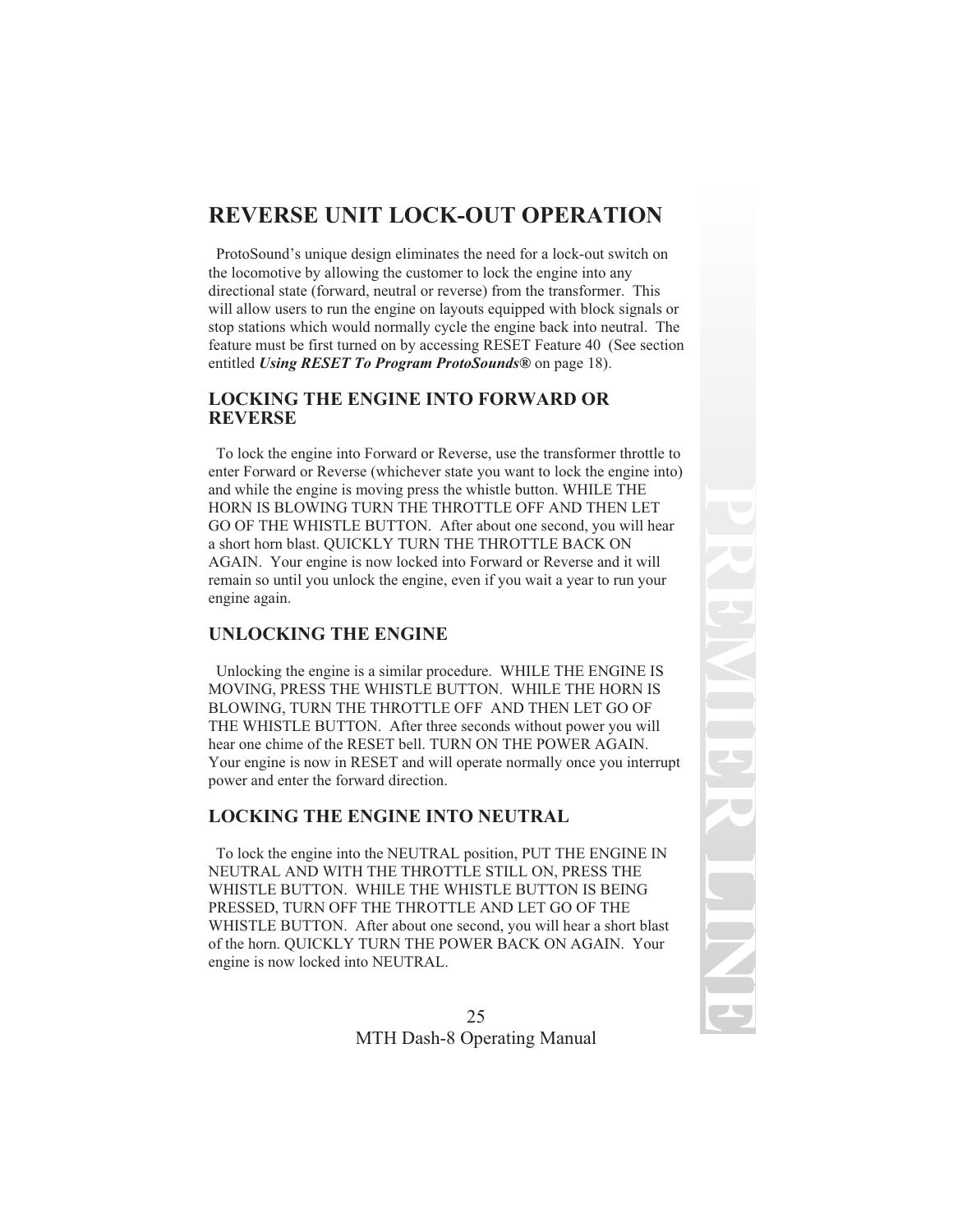*NOTE*: When locking the engine in the Forward or Reverse positions, the whistle button will blow the horn. But when locking the engine into the NEUTRAL position, the whistle button may turn on or off sounds of the bell, coupler arming or coupler firing depending on the transformer throttle voltage settings prior to the user's attempt to lock out the engine. Remember, the horn doesn't't blow in NEUTRAL (unless you programmed it to do so using Feature 25. See page 21 for details), only the bell rings or the coupler operates in NEUTRAL. While it doesn't't make any difference on how the lockout function operates, you may hear one of the three different NEUTRAL-activated sounds.

To unlock the engine from the NEUTRAL position, follow the process to unlock the engine in the Forward or Reverse directions above.

**PREMIER LINE**

ECC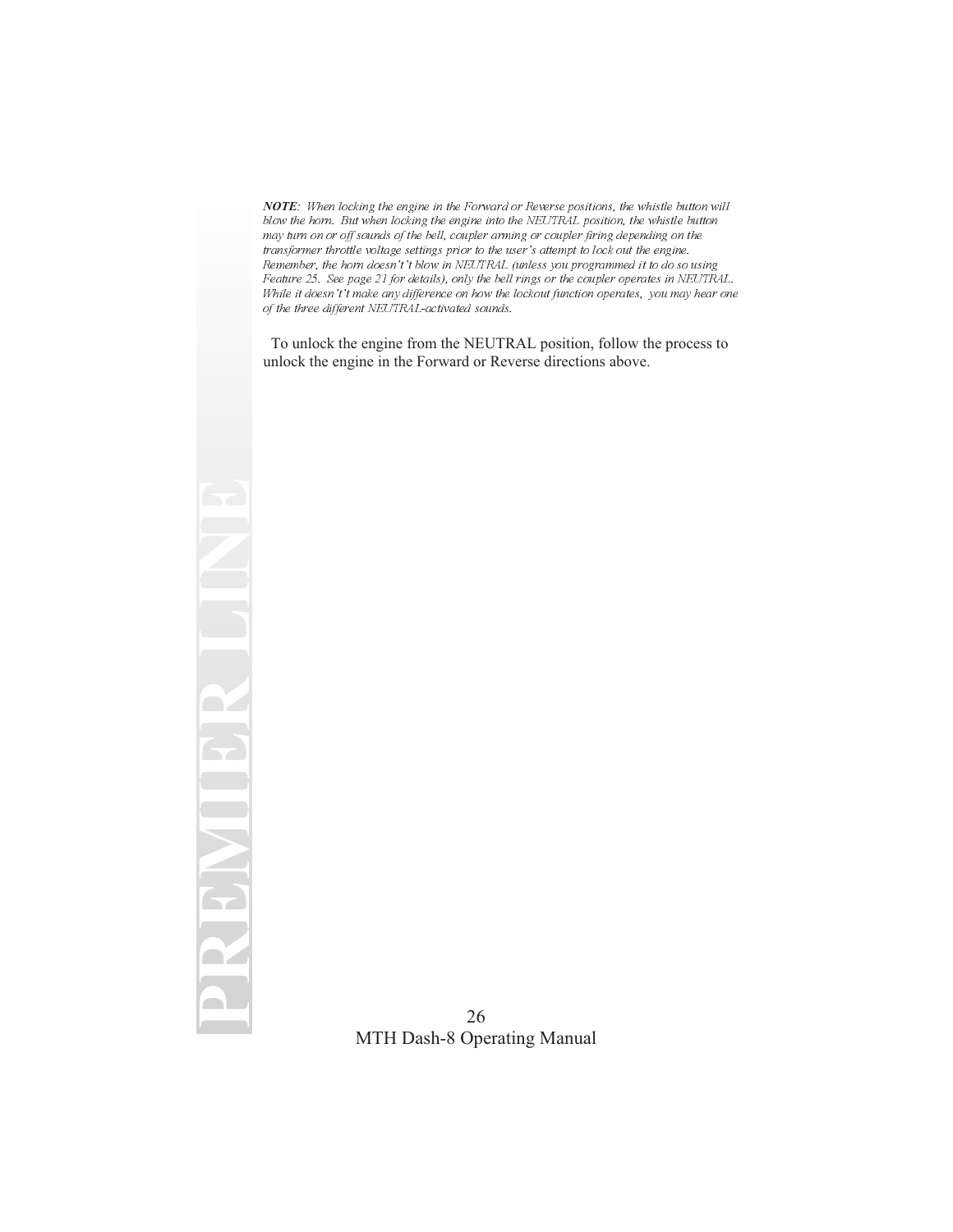# **OIL & LUBRICATION INSTRUCTIONS**

In order for the engine to perform correctly and quietly, it is important that the chassis be lubricated before operation. Lubrication should include all truck block bushings and pickup rollers to prevent them from squeaking. Use light household oil and follow the lubrication points marked "L" in Fig. 7 below.



Figure 7: Lubricating The Pickup Rollers

The locomotive's internal gearing in both power trucks has been greased at the factory and shouldn't need additional grease until after 50 hours of operation or one year whichever comes first. Grease cannot be added to the internal gearing until the body is removed from the chassis which is held in place by four Phillips screws. The screws are located on each end of the chassis' as seen in Fig. 9 on the following page. After removing the screws, lift the body away from the chassis and lay the body next to the chassis.

Next, remove the truck blocks from the chassis by unscrewing the large Phillips motor mount screw on the bottom of each truck block (See Fig. 8).



Figure 8: Greasing The Power Trucks

27 MTH Dash-8 Operating Manual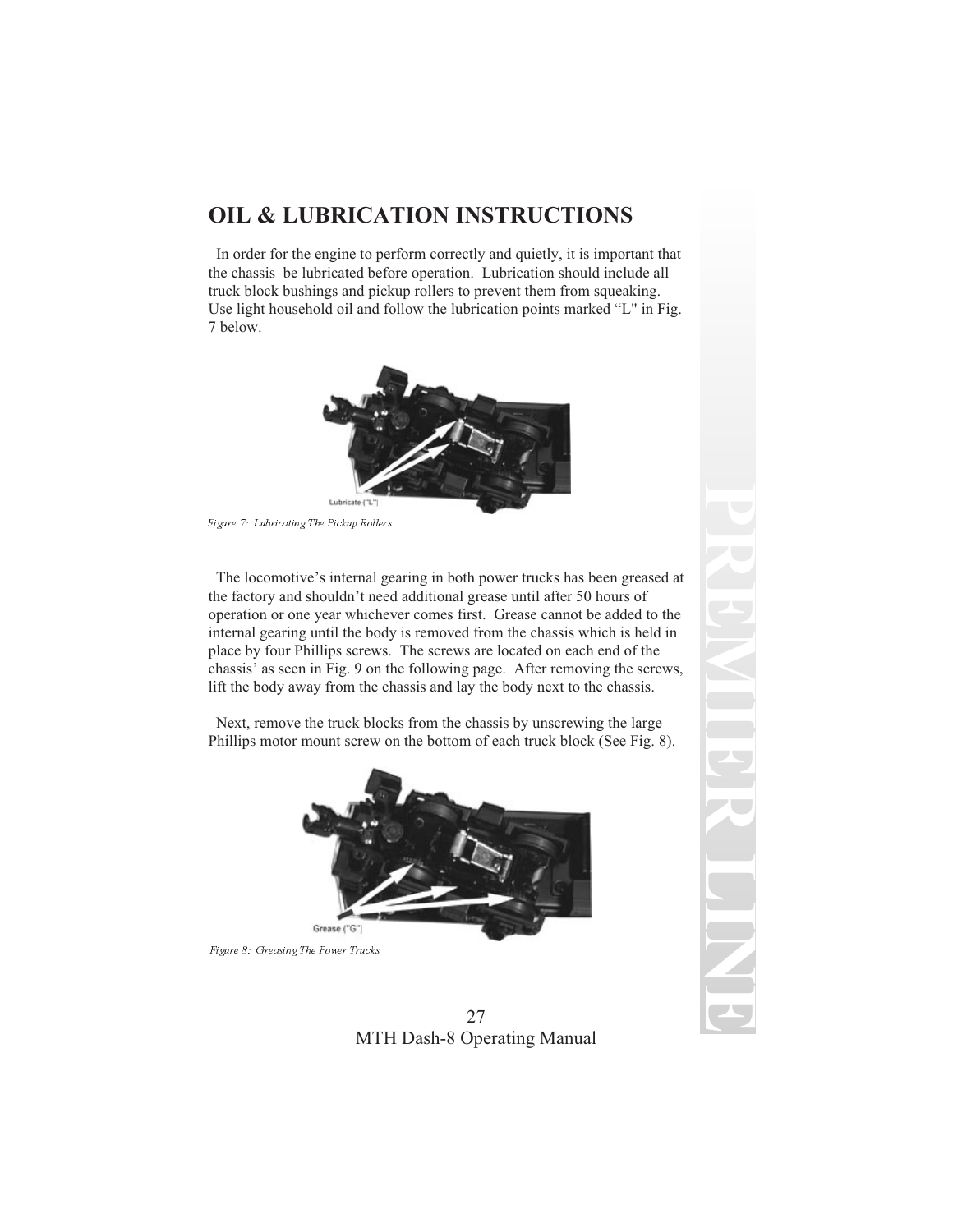Once the motor mount screw has been removed, pull the motor away from the truck block and lightly coat the motor worm gear and bronze drive gear (in the truck block) with grease. Reassemble the truck and motor, being careful not to pinch the pickup and ground wires between the truck block and motor mount. Repeat the procedure for the other motor and truck and then reassemble the chassis to the body. When reassembling the chassis and body, be very careful that the lighting wire harnesses are not caught between the body and chassis as this can lead to a short which may damage the electronic circuit boards beyond repair.

In addition to the truck block internal gearing, it is a good idea to lubricate the outside truck block "idler" and "drive" gears with grease. Use the diagram shown in Fig. 7. above as a guide and add grease to the points marked with a "G".

Periodically, check the locomotive wheels and pickups for dirt buildup as this can significantly affect the engine's ability to perform properly. Dirty track and dirty wheels can cause both poor electrical contact as well as poor traction, especially on elevated track sections. Finally, dirt and oil build up can prematurely wear out the neoprene traction tires.

## **TRACTION TIRE REPLACEMENT INSTRUCTIONS**

Your locomotive is equipped with two neoprene rubber traction tires on each power truck. While these tires are extremely durable and long-lasting there may arise a time where they will need to be replaced. Should this

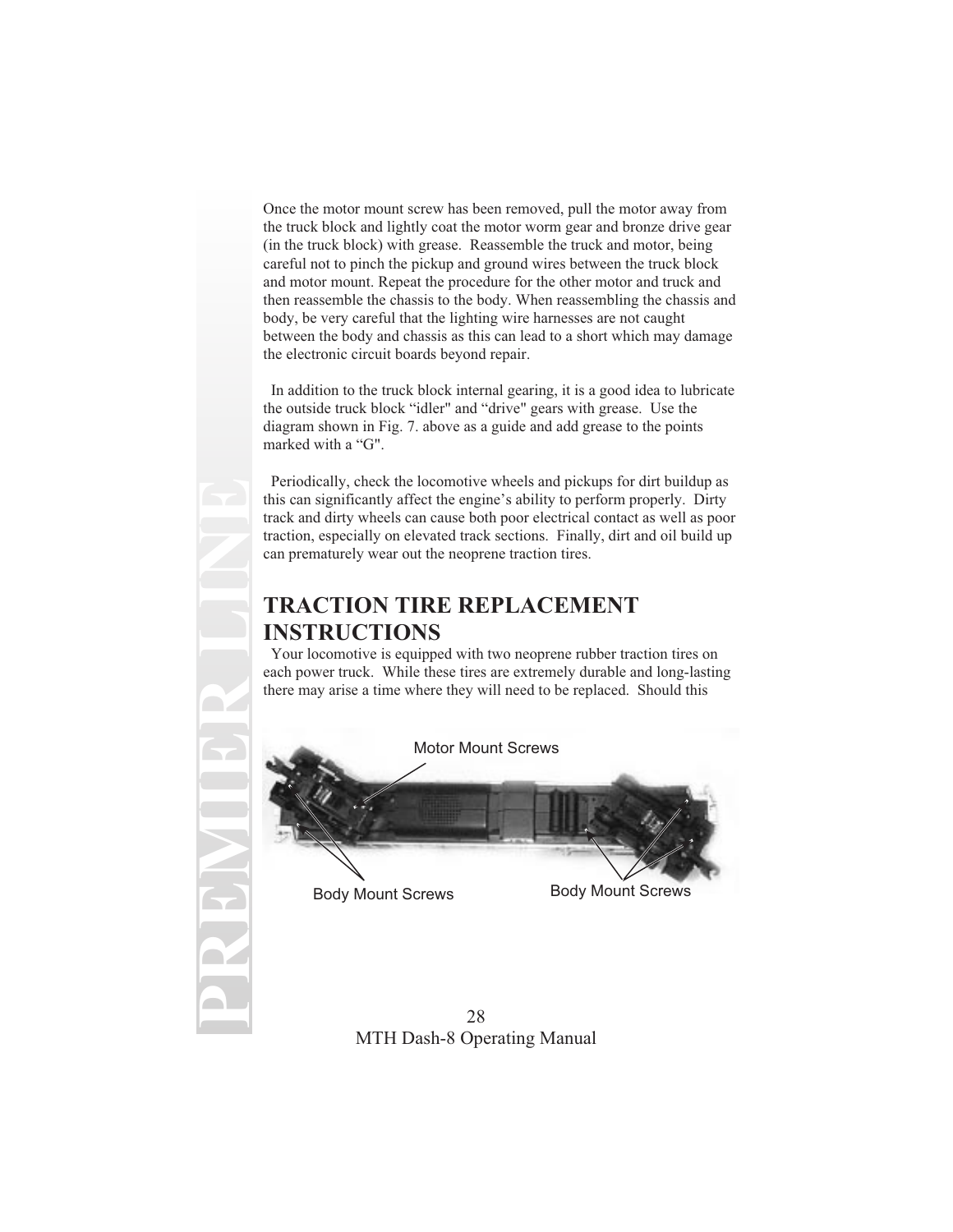occur, you will need to remove the trucks and truck sides on the truck block from the chassis in order to slip the new tire over the grooved drive wheel. We suggest you follow the disassembly instructions found in the Lubrication section on the preceding pages to dissemble the chassis and truck blocks from the body.

Before the new tire can be installed, you must make sure the old tire has been completely removed from the groove in the drive wheel. Use a razor blade or small flatblade screwdriver pry away any remains left from the old tire that may still be in the drive wheel groove. Once the old tire has been completely removed, slip the new tire onto the wheel. You may find it useful to use two small flatblade screwdrivers to assist you in stretching the tire over the wheel. Be careful to avoid twisting the tire when stretching it over the wheel. If a twist occurs, the tire will have to be removed and reinstalled or a noticeable wobble in your engine will occur when operating the locomotive. In addition, it is important to make sure that the tire is fully seated inside the groove. Any portion of the tire extending out of the groove can cause the engine to wobble. A razor blade can be used to trim away any excess tire that doesn't't seat itself inside the groove properly.

Once the new tire(s) are in place, reassemble the truck sides to the truck blocks and then reassemble the chassis to the body. Replacement tires are available directly from MTH Electric Trains.

## **HEADLIGHT REPLACEMENT**

The Dash-8 locomotive's headlights are controlled by constant voltage circuits inside the locomotive body. The headlight(s) can be easily removed from their lampholders should the bulbs expire. To remove the bulb, follow the body removal instructions found in the Lubrication section on the proceeding pages. Once the cab has been separated from the chassis, gently unplug the bulb's wiring harness from the socket on the constant voltage circuit. Replacement bulbs are available directly from MTH Electric Trains.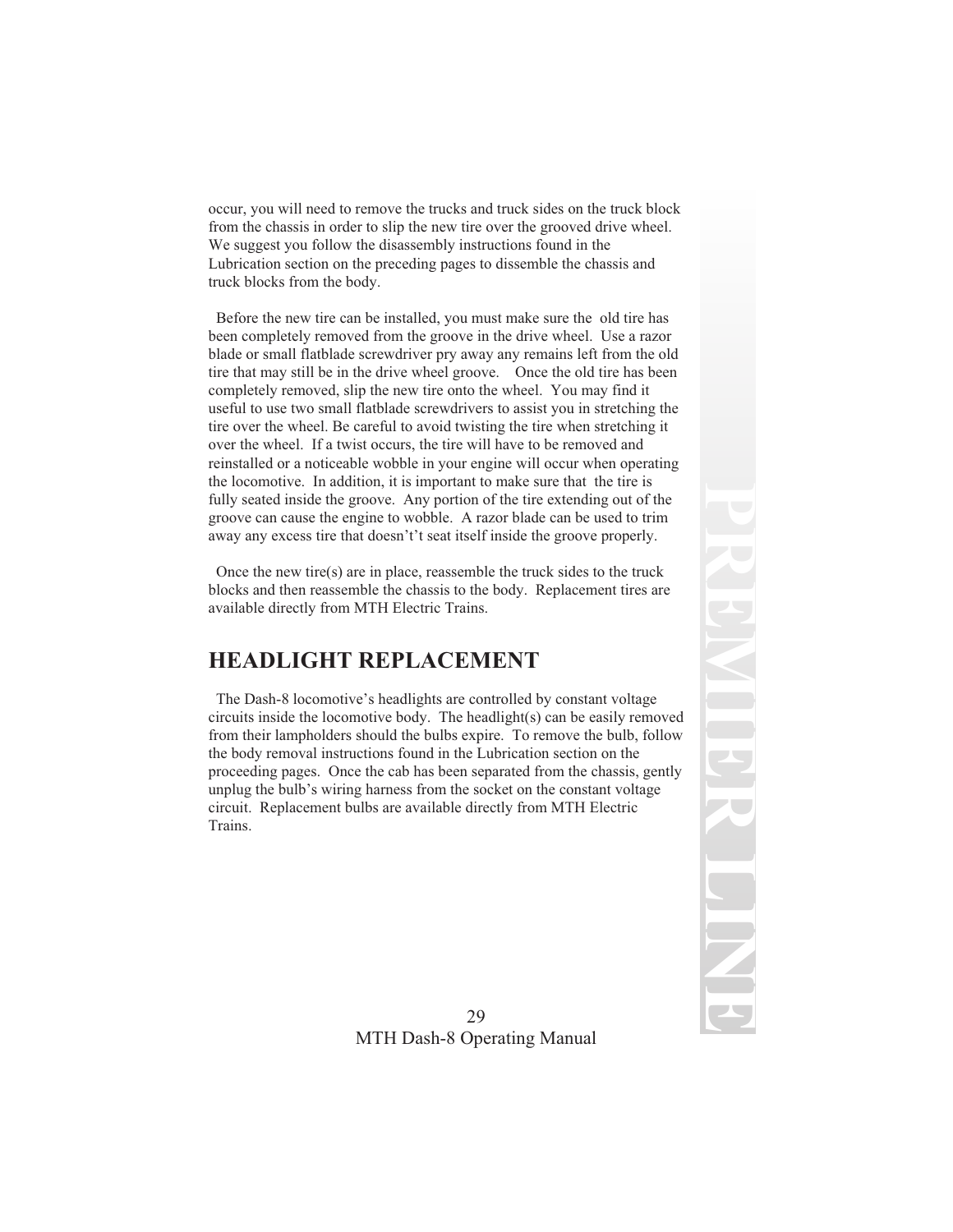# **TROUBLE SHOOTING** *PROTOSOUND***® PROBLEMS**

Although ProtoSound® has been designed and engineered for ease of use, some questions may arise during initial operation. The following table should answer most questions. If you find that your problem can't be resolved with this manual, contact MTH ProtoSound Electronics (7020 Columbia Gateway Drive, Columbia, MD 21046, 410-381-2580) for additional assistance.

| <b>HORN PROBLEMS</b>                                                               | <b>REMEDY</b>                                                                                                                                                                                                                                                                                                                                                                                                                                                                 |
|------------------------------------------------------------------------------------|-------------------------------------------------------------------------------------------------------------------------------------------------------------------------------------------------------------------------------------------------------------------------------------------------------------------------------------------------------------------------------------------------------------------------------------------------------------------------------|
| The horn seems distorted at low voltages.                                          | Your battery may be undercharged or dead. Try<br>recharging the battery as explained in the battery<br>sections                                                                                                                                                                                                                                                                                                                                                               |
| When I press the whistle button, the bell comes on<br>instead                      | You are trying to operate the horn in neutral. The horn<br>will only operate in Forward or Reverse unless you<br>program ProtoSounds through Feature 25. See the<br>instructions in the section entitled "Using RESET to<br>Program ProtoSounds".                                                                                                                                                                                                                             |
| I can't get the horn to blow when I press the whistle<br>button                    | You may be pressing the whistle button too quickly.<br>Most older AC transformers contain a two-step whistle<br>button that releases a DC signal onto the track. It is<br>this DC signal that tells the horn to blow. However,<br>because the signal is weaker when the whistle button<br>is depressed fully, the ProtoSound circuit may not<br>recognize the signal. Try pressing the whistle button<br>slower, taking approximately 1 second to fully depress<br>the button |
| <b>BELL PROBLEMS</b>                                                               | <b>REMEDY</b>                                                                                                                                                                                                                                                                                                                                                                                                                                                                 |
| When I press the whistle button to activate the bell, the<br>horn sounds           | You are trying to ring the bell in Forward or Reverse.<br>The bell only operates in Neutral unless you have<br>programmed ProtoSounds to recognize a separate bell<br>button                                                                                                                                                                                                                                                                                                  |
| When I press the whistle button to activate the bell, I<br>arm the coupler.        | Reduce the voltage on the transformer before pressing<br>the whistle button to activate the bell. The bell will only<br>come on at 8 volts or less.                                                                                                                                                                                                                                                                                                                           |
| When I press the whistle button to activate the bell, the<br>bell only rings once. | You are trying to ring the bell in RESET instead of<br>neutral. Interrupt the power twice to enter Neutral, set<br>the voltage at 8 volts or less and press the whistle<br>button to activate the bell                                                                                                                                                                                                                                                                        |
| I can't get the bell to ring when I press the whistle<br>button                    | You may be pressing the whistle button too quickly.<br>See the 3rd remedy in the horn section above.                                                                                                                                                                                                                                                                                                                                                                          |
| The bell won't work with a separate bell button.                                   | ProtoSounds must be programmed in order for a<br>separate bell button to function. Enter RESET function<br>number 20 (see the section entitled "Using RESET to<br>Program ProtoSounds") and press the whistle button<br>until the bell sounds two dings. Simply turn the throttle<br>off and then on again to lock in the new setting.                                                                                                                                        |

**PREMIER LINE**

**R**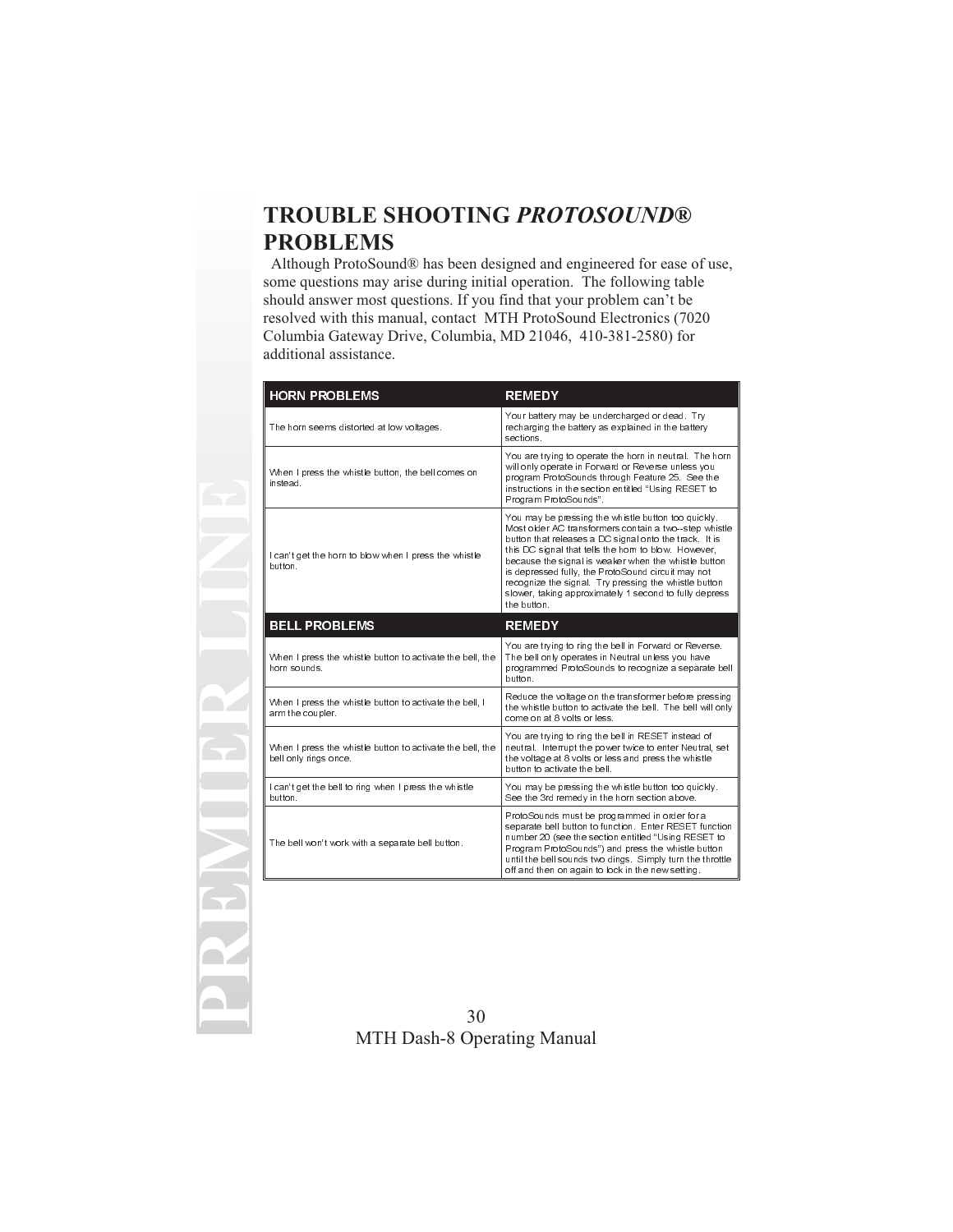| <b>COUPLER PROBLEMS</b>                                                                                                        | <b>REMEDY</b>                                                                                                                                                                                                                                                                                                                                                                                                                                                                |
|--------------------------------------------------------------------------------------------------------------------------------|------------------------------------------------------------------------------------------------------------------------------------------------------------------------------------------------------------------------------------------------------------------------------------------------------------------------------------------------------------------------------------------------------------------------------------------------------------------------------|
| The ProtoCoupler won't let the engine uncouple on the<br>"Fly".                                                                | The power required to fire the coupler open when the<br>engine is on the "Fly" may be greater than the<br>ProtoSound system is capable of providing. As a<br>result you may experience times when the coupler<br>won't fire open. Unfortunately, the only solution is to<br>stop the engine and fire the coupler in Neutral. If that<br>doesn't resolve the problem, try lubricating the coupler<br>knuckle and rivet as explained in the ProtoCoupler<br>Operation section. |
| I can't get the coupler to arm or fire open when I press<br>the whistle button.                                                | You may be pressing the whistle button too quickly.<br>See the third remedy in the horn section above.<br>Another possibility is that ProtoSounds has been<br>programmed to turn the coupler function off. See the<br>section entitled "Using RESET to Program<br>ProtoSounds"                                                                                                                                                                                               |
| Only one coupler will function when I press the whistle<br>button.                                                             | Only one coupler can operate at any one time. Use<br>the coupler selection switch on the bottom of the<br>chassis to choose which coupler you want active.                                                                                                                                                                                                                                                                                                                   |
| <b>DIESEL START/CAB CHATTER</b>                                                                                                | <b>REMEDY</b>                                                                                                                                                                                                                                                                                                                                                                                                                                                                |
| Sometimes the diesel start sounds don't occur when I<br>first turn power on.                                                   | Occassionally the diesel engine start up sounds may<br>not occur when power is turned back on within 5<br>seconds of being shut off. Wait 10 -- 15 seconds<br>before repowering.                                                                                                                                                                                                                                                                                             |
| Sometimes the Cab Chatter sounds don't play.                                                                                   | The Cab Chatter sounds only play in neutral and<br>ProtoSounds may be programmed to turn thesounds<br>off. See the section entitled "Using RESET to<br>Program ProtoSounds"                                                                                                                                                                                                                                                                                                  |
| <b>LOCKOUT PROBLEMS</b>                                                                                                        | <b>REMEDY</b>                                                                                                                                                                                                                                                                                                                                                                                                                                                                |
| I can't get the engine to run after I power up the<br>transformer. It sits still with the diesel compressor<br>sounds running. | The engine is locked out into the Neutral position.<br>Follow the unlocking proceedures in the Lockout<br>Section.                                                                                                                                                                                                                                                                                                                                                           |
| The engine won't lock out into Forward, Neutral or<br>Reverse even after the short horn blast sounds.                          | You are waiting too long to turn the throttle back on<br>after the short horn blast sounds. The power must be<br>turned back on immediately after the short horn blast<br>sounds or the engine will go back into RESET. See<br>the lockout proceedure in the Lockout Section.                                                                                                                                                                                                |
| <b>VOLUME PROBLEMS</b>                                                                                                         | <b>REMEDY</b>                                                                                                                                                                                                                                                                                                                                                                                                                                                                |
| When I try to run the engine, the diesel volume is OFF<br>or very low.                                                         | The diesel volume has been programmed at a reduced<br>volume or to be silent Go to RESET Feature 6 and<br>adjust the volume. See the section entitled "Using<br>RESET to Program ProtoSounds" for more<br>information.                                                                                                                                                                                                                                                       |
| When I try to set the diesel volume, it resets itself to<br>the original volume after I selected the new volume.               | You are trying to set the volume with a poorly charged<br>or dead backup battery. See the section on Battery<br>Backup for more information.                                                                                                                                                                                                                                                                                                                                 |
| When I try to set the Diesel Volume to O Volume, I still<br>hear the cab chatter sounds.                                       | When the diesel volume is set to O, you will hear the<br>Cab Chatter sounds because setting the diesel volume<br>only controls the sound of the diesel engine itself. All<br>other sounds, including Cab Chatter, the horn and bell<br>will continue to play at the volume level set by the<br>manual volume control knob located on the bottom of<br>the chassis. See the section entitled "ProtoSound<br>Volume Adjustment" for more information.                          |
| The sounds seem distorted, especially when the<br>whistle or bell is activated.                                                | The overall ProtoSound volume has been set to high<br>creating the distorted sounds. Try turning the volume<br>control knob located on the bottom of the chassis<br>counter clockwise to reduce the overall volume level.                                                                                                                                                                                                                                                    |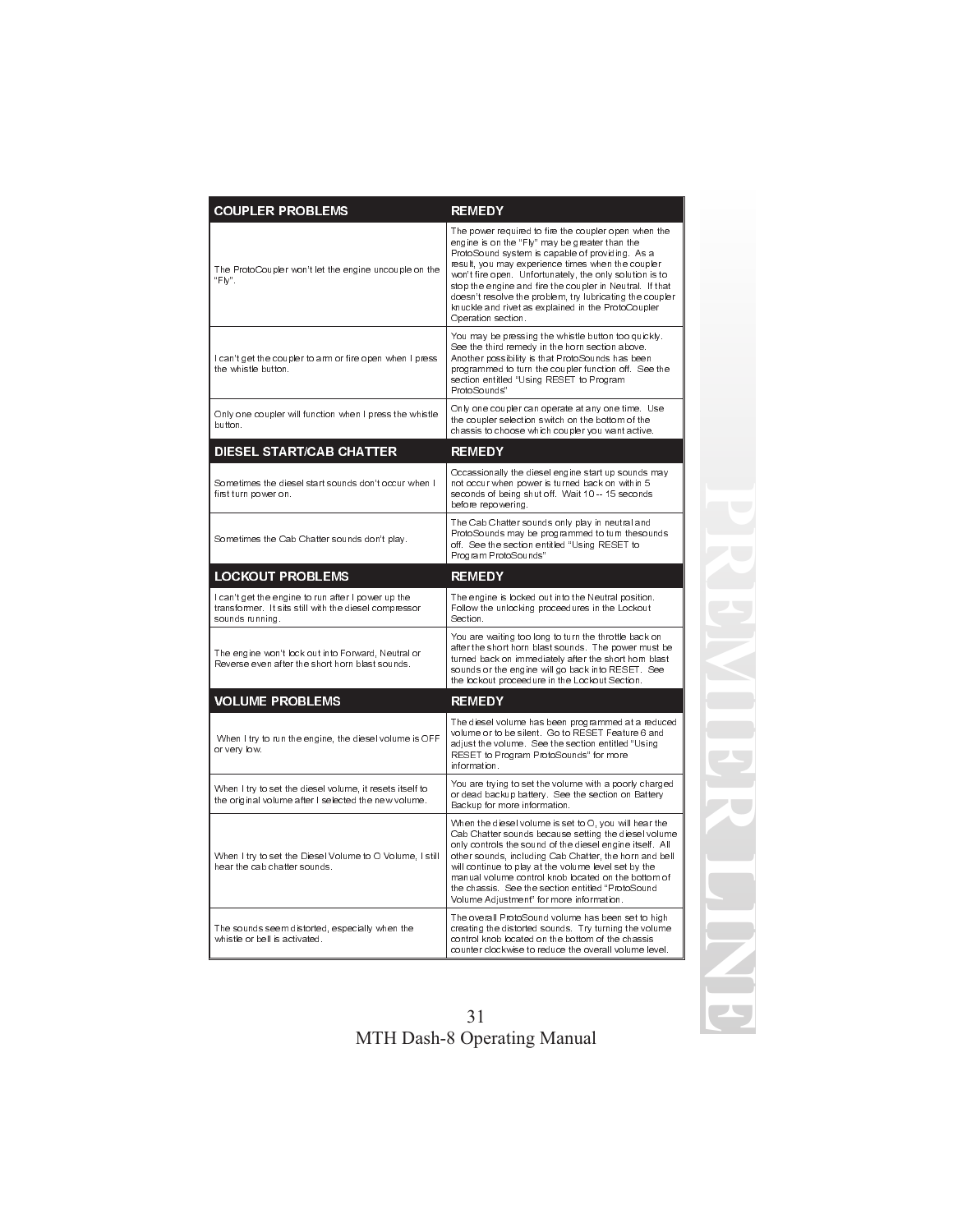| <b>BATTERY PROBLEMS</b>                                                                                                                                                                             | <b>REMEDY</b>                                                                                                                                                                                                                                                                                                                                                                                                                                                                                                                                                                                                                                                                                                                                         |
|-----------------------------------------------------------------------------------------------------------------------------------------------------------------------------------------------------|-------------------------------------------------------------------------------------------------------------------------------------------------------------------------------------------------------------------------------------------------------------------------------------------------------------------------------------------------------------------------------------------------------------------------------------------------------------------------------------------------------------------------------------------------------------------------------------------------------------------------------------------------------------------------------------------------------------------------------------------------------|
| l get no sounds when the engine shifts between the<br>direction states.                                                                                                                             | The battery may be dead or needs charging. See the<br>Battery Backup section for more information.                                                                                                                                                                                                                                                                                                                                                                                                                                                                                                                                                                                                                                                    |
| After I turn off my transformer, my engine continues to<br>make sounds before quitting with a ding of its bell.                                                                                     | ProtoSounds continues to sound for approximately 10<br>seconds after power to the track has been shut off.                                                                                                                                                                                                                                                                                                                                                                                                                                                                                                                                                                                                                                            |
| The sounds distort at low voltages.                                                                                                                                                                 | The battery is insufficiently charged or dead. Follow<br>the recharging instructions found in the section entitled<br>"Self Recharging Battery Backup System".                                                                                                                                                                                                                                                                                                                                                                                                                                                                                                                                                                                        |
| A repeating horn blast occurs after the power has<br>been shut down.                                                                                                                                | The battery is insufficiently charged or dead. Follow<br>the recharging instructions found in the section entitled<br>"Self Recharging Battery Backup System".                                                                                                                                                                                                                                                                                                                                                                                                                                                                                                                                                                                        |
| <b>RESET PROBLEMS</b>                                                                                                                                                                               | <b>REMEDY</b>                                                                                                                                                                                                                                                                                                                                                                                                                                                                                                                                                                                                                                                                                                                                         |
| When I first turn the power on, the engine will not<br>begin to run. I have to turn the throttle off and then on<br>again to get the engine to operate.                                             | This is normal behavior. When power to the track is<br>first turned on, ProtoSounds enters a "RESET" phase<br>at which time the engine undergoes a system check.<br>Power must be interrupted to get the engine into the<br>Forward Phase. See the section entitled "DCRU<br>Reverse Unit Operation" for more information.                                                                                                                                                                                                                                                                                                                                                                                                                            |
| Whenever I interrupt the power from RESET to enter<br>Forward, the engine goes back into RESET instead of<br>Forward. I know this occurs because the bell dings<br>twice                            | Whenever ProtoSounds enters RESET after power<br>has been off for more than 15 seconds, the<br>microprocessor initiates a system check to determine<br>that everything is in working order. This system check<br>requires 2.2 seconds to complete during which time<br>the engine will play the diesel startup sounds. We<br>recommend that you don't interrupt the power in<br>RESET until the diesel startup sounds have<br>completed. This will guarantee that the system check<br>will have been completed since the startup sounds<br>take longer than 2.2 seconds to play. If the problem<br>persists, we recommend that you operate the throttle<br>with a slower movement as you interrupt the power in<br>RESET and enter the Forwaard Phase |
| <b>BRAKE SOUND PROBLEMS</b>                                                                                                                                                                         | <b>REMEDY</b>                                                                                                                                                                                                                                                                                                                                                                                                                                                                                                                                                                                                                                                                                                                                         |
| When the transformer is throttled down, the sounds<br>won't play.                                                                                                                                   | The brake features has not been activated. See the<br>section on activating the brake feature for more<br>information.The throttle voltage setting on the<br>transformer is either not starting high enough or<br>ending low enough to trigger the brakes sounds. Try<br>increasing the throttle setting to 14 volts or higher<br>before throttling down to 8 volts or less.                                                                                                                                                                                                                                                                                                                                                                          |
| The brake sounds continue to play even after the<br>engine stops.                                                                                                                                   | The brake feature sound record lasts for three<br>seconds. With practice you can control how quickly<br>you should stop the engine to keep it in sequence with<br>the sound of the brake's squeaking.                                                                                                                                                                                                                                                                                                                                                                                                                                                                                                                                                 |
| The brake feature was activated in neutral after the<br>engine was running in forward, but the brake sounds<br>would not play when triggered after the engine went<br>back into forward or reverse. | The brake feature will only remain enabled if it is<br>triggered in the first direction state you enter after<br>activating the feature in neutral. You cannot interrupt<br>the power twice to enter another direction state and<br>still have the brake feature active. Therefore, in order<br>to make the brake sound feature operate in forward.<br>you must first activate the feature in the neutral<br>position that occurs after the engine was in the reverse<br>state                                                                                                                                                                                                                                                                        |
| After triggering the brake sound and stopping the<br>engine in neutral, the engine begins making passenger<br>station sound effects                                                                 | After you trigger the brake sounds, you cannot stop<br>the engine in neutral and leave the track power on<br>without activating the passenger station sounds. If you<br>don't want to hear the passenger station sounds after<br>entering neutral, turn the power off for three seconds<br>to disable the passenger station sound effects.                                                                                                                                                                                                                                                                                                                                                                                                            |

**PREMIER LINE**

E

 $\blacktriangle$ 

Œ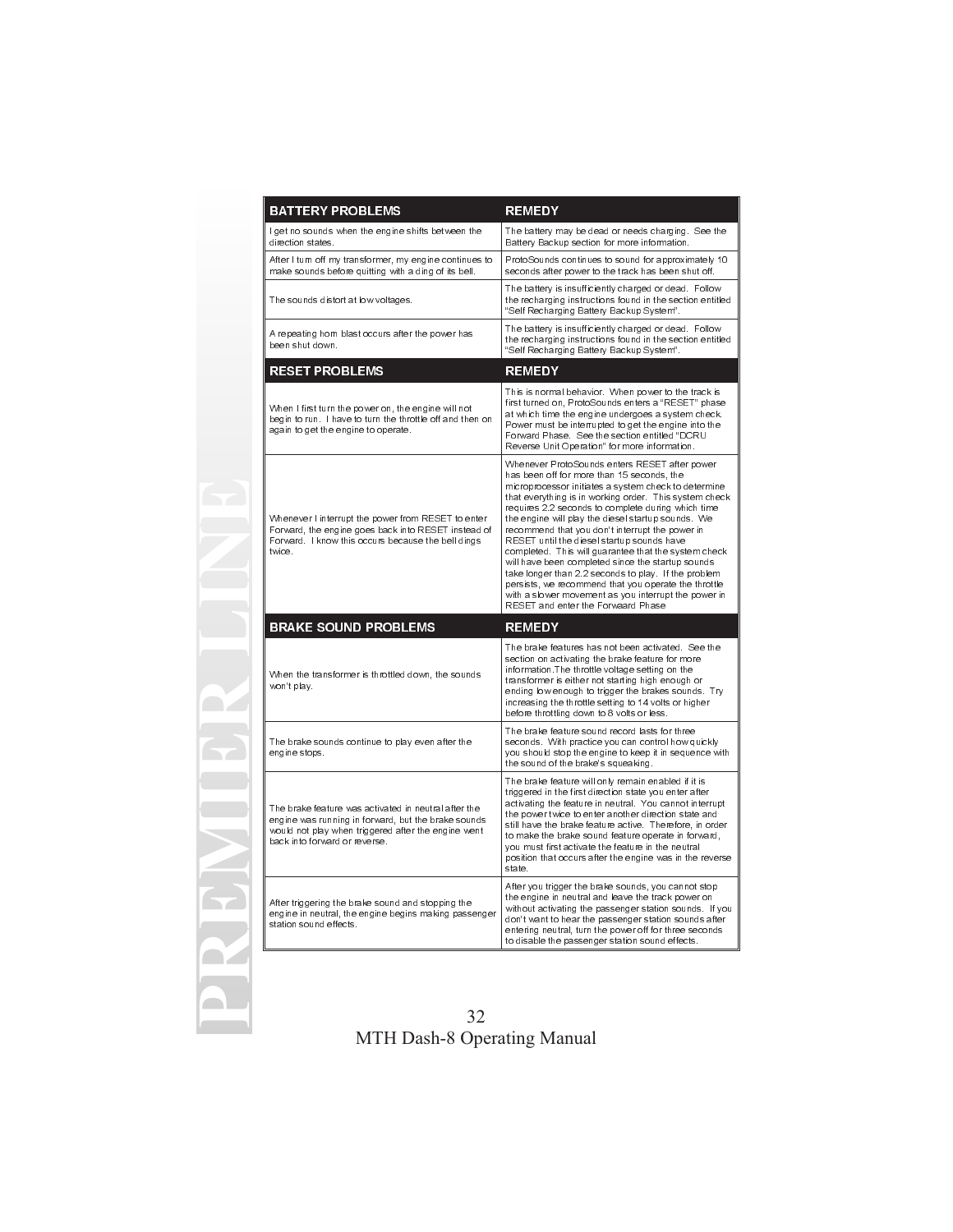| <b>PFA PROBLEMS</b>                                                                            | <b>REMEDY</b>                                                                                                                                                                                                                                                                |
|------------------------------------------------------------------------------------------------|------------------------------------------------------------------------------------------------------------------------------------------------------------------------------------------------------------------------------------------------------------------------------|
| The PFA feature does not begin even after stopping<br>the engine and hearing the brake sounds. | The power was not turned back on once the engine<br>enter the neutral state thus disabling PFA The<br>transformer throttle was interrupted too quickly in<br>neutral thus disabling PFA. Leave the throttle on in<br>neutral until after the PFA arrival message plays.      |
| The PFA sound effects occassionally repeat<br>themselves                                       | ProtoSounds has a built--in random number generator<br>that randomly selects each sound clip to play.<br>Because there are only a total of 8 sound clips<br>available in each PFA event it is probable that a<br>sound can occassionally be repeated one or more<br>times    |
| Once in PFA, the engine never goes in reverse.                                                 | So that the passenger station sound effects and<br>operation is as realistic as possible. ProtoSounds<br>disables the reverse unit state whenever PFA is<br>enabled. This way the engine never goes into reverse<br>as the operator cycles through the various PFA<br>events |
| When the engine enters PFA event 5, the bell<br>automatically comes on.                        | PFA has a built--in command to turn on the bell when<br>the system enters Event 5. After approximately 15<br>rings of the bell, it automatically will turn off.                                                                                                              |
| Whenever PFA is enabled, pressing the whistle and<br>bell buttons has no affect                | Because PFA must control various effects in each PFA<br>event, the bell and whistle functions are disabled until<br>either the PFA events have been completed, or the<br>engine is shut down for 3 or more seconds.                                                          |
| can't get PFA to begin when the engine is stopped in<br>the neutral position.                  | It is possible that PFA was never enabled or has been<br>disabled. Try reactivating the feature by holding down<br>the bell button for three or more seconds                                                                                                                 |

# **PROTOSOUND RESET FEATURE CHART**

The following chart lists the available features found in your ProtoSound equipped locomotive. The default settings for each feature as well as the operation sequence of the feature are listed in separate columns. You can reset all features to their original factory settings by accessing Feature 18 in RESET and press and hold the transformer whistle button until you hear a soft, warbled bell sound.

| <b>RESET#</b> | <b>OPERATION</b>       | <b>DEFAULT</b>            | <b>CLANKS/CLINKS</b> |
|---------------|------------------------|---------------------------|----------------------|
| 6             | Engine Volume          | Full Volume               | 1 Clank/5 Clinks     |
| 10            | Coupler ON/OFF         | Coupler ON                | 2 Clanks/0 Clinks    |
| 18            | Reset Default Settings |                           | 3 Clanks/3 Clinks    |
| 20            | Remote Bell Button     | <b>Bell Button Active</b> | 4 Clanks/0 Clinks    |
| 23            | Cab Chatter            | Cab Chatter ON            | 4 Clanks/3 Clinks    |
| 25            | Whistle In Neutral     | Whistle In Neutral OFF    | 5 Clanks/0 Clinks    |
| 27            | Chuff Rate             | Full Chuff Range          | 5 Clanks/2 Clinks    |
| 28            | Brake/PFA Enabled      | Brake/PFA ON              | 5 Clanks/3 Clinks    |
| 40            | Lockout Enabled        | Lockout OFF               | 8 Clanks/0 Clinks    |
| 45            | Squeaking Brakes       | Brakes Always ON          | 9 Clanks/0 Clinks    |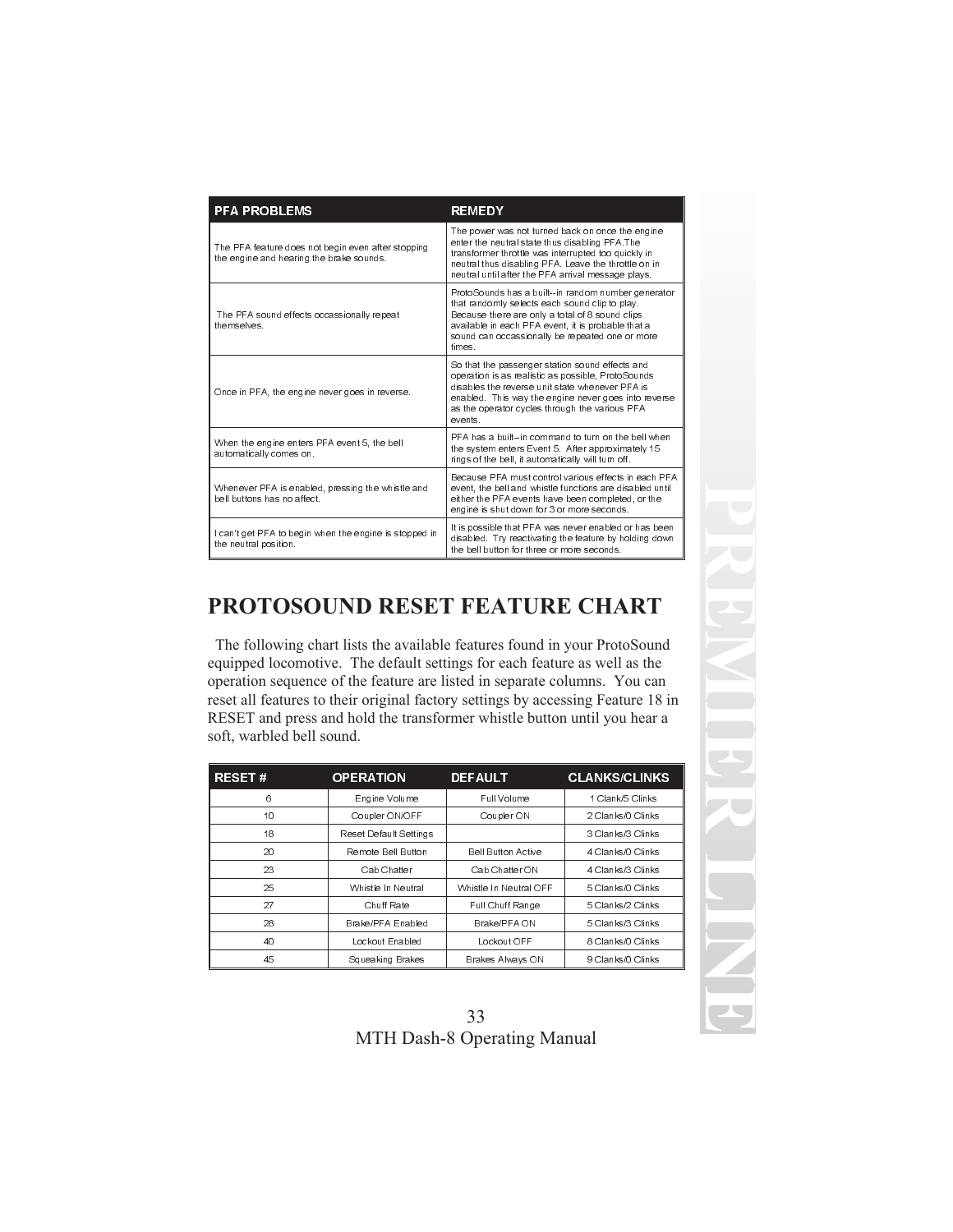## **TRANSFORMER WIRING CHART**

ProtoSounds® is designed to work with any standard AC transformer that uses a "Pure Sine-Wave" format. The chart below lists the many Lionel® compatible transformers, such as the Lionel KW or ZW models. In addition, the chart details how the terminals on these compatible transformers should be attached to your layout. The Trainmaster system from Lionel® (marked with an asterisk below) will not function correctly with ProtoSounds without disrupting the sound effects. Therefore, whenever ProtoSounds senses that the Trainmaster system is being used, it automatically disables ProtoSound's sound effects. The operator retains control over the engine, but no sound effects will play.

| <b>Transformer</b><br>Model     | <b>Center Rail</b>        | <b>Outside Rail</b>       | Min/Max.<br>Voltage | Power<br>Rating | <b>Transformer</b><br>Type |
|---------------------------------|---------------------------|---------------------------|---------------------|-----------------|----------------------------|
| Lionel 1032                     | U                         | Α                         | $5.16v*$            | 90 Watt         | Standard                   |
| Lionel 1032M                    | U                         | Α                         | $5.16v*$            | 90-Watt         | Standard                   |
| Lionel 1033                     | U                         | A                         | $5.16v*$            | 90 Watt         | Standard                   |
| Lionel 1043                     | U                         | A                         | $5.16v*$            | 90 Watt         | Standard                   |
| Lionel 1043M                    | U                         | A                         | $5.16v*$            | 90 Watt         | Standard                   |
| Lionel 1044                     | Ü                         | Α                         | $5.16v*$            | 90-Watt         | Standard                   |
| Lionel 1053                     | Ü                         | A                         | $8 - 17v$           | 60-Watt         | Standard                   |
| Lionel 1063                     | U                         | A                         | $8 - 17v$           | 60-Watt         | Standard                   |
| All-Trol                        | Left Terminal             | Right Terminal            | $0 - 24v$           | 300 Watt        | Electronic                 |
| Cab-<br>1/Powermast er          | A                         | Ù                         | $0-18v$             | 135V A          | Electronic                 |
| Dallee Hostler                  | Left Terminal             | Right Terminal            |                     |                 |                            |
| Lionel LW                       | A                         | U                         | $8 - 18v$           | 75 Watt         | Standard                   |
| Lionel KW                       | A or B                    | $\mathbf{U}$              | $6 - 20v$           | 190-Watt        | Standard                   |
| MRC Tech II                     | Left Terminal             | 2 <sup>nd</sup> From Left | $0.15v*$            | 40V A           | Electronic                 |
| Lionel MW (not<br>recommende d) | Outside Track<br>Terminal | Inside Track<br>Terminal  | $5.16v*$            | 50V A           | Electronic                 |
| R.O.W.                          | Red Terminal              | Black Terminal            | $0 - 24v$           | 384-Watt        | Standar                    |
| Lionel RS-1                     | Red Terminal              | <b>Black Terminal</b>     | $0 - 18v$           | 50V A           | Electronic                 |
| Lionel RW                       | U                         | Α                         | $9 - 19v$           | 110-Watt        | Standard                   |
| Lionel SW                       | U                         | A                         | Unknown             | 130-Watt        | Standard                   |
| Lionel TW                       | U                         | A                         | $8-18v$             | 175-Watt        | Standard                   |
| Lionel ZW                       | A or D                    | Ü                         | $8 - 20v$           | 275-Watt        | Standard                   |
| MTH Z-4000                      | Black                     | Red                       | $5 - 22v$           | 400-Watt        | Standard                   |

**PREMIER LINE**

\*ProtoSounds needs over 14 volts of power to work properly. Overloading or using in-line accessories with this transformer may lower the peak voltage below ProtoSound's requirements.

#### 34 MTH Dash-8 Operating Manual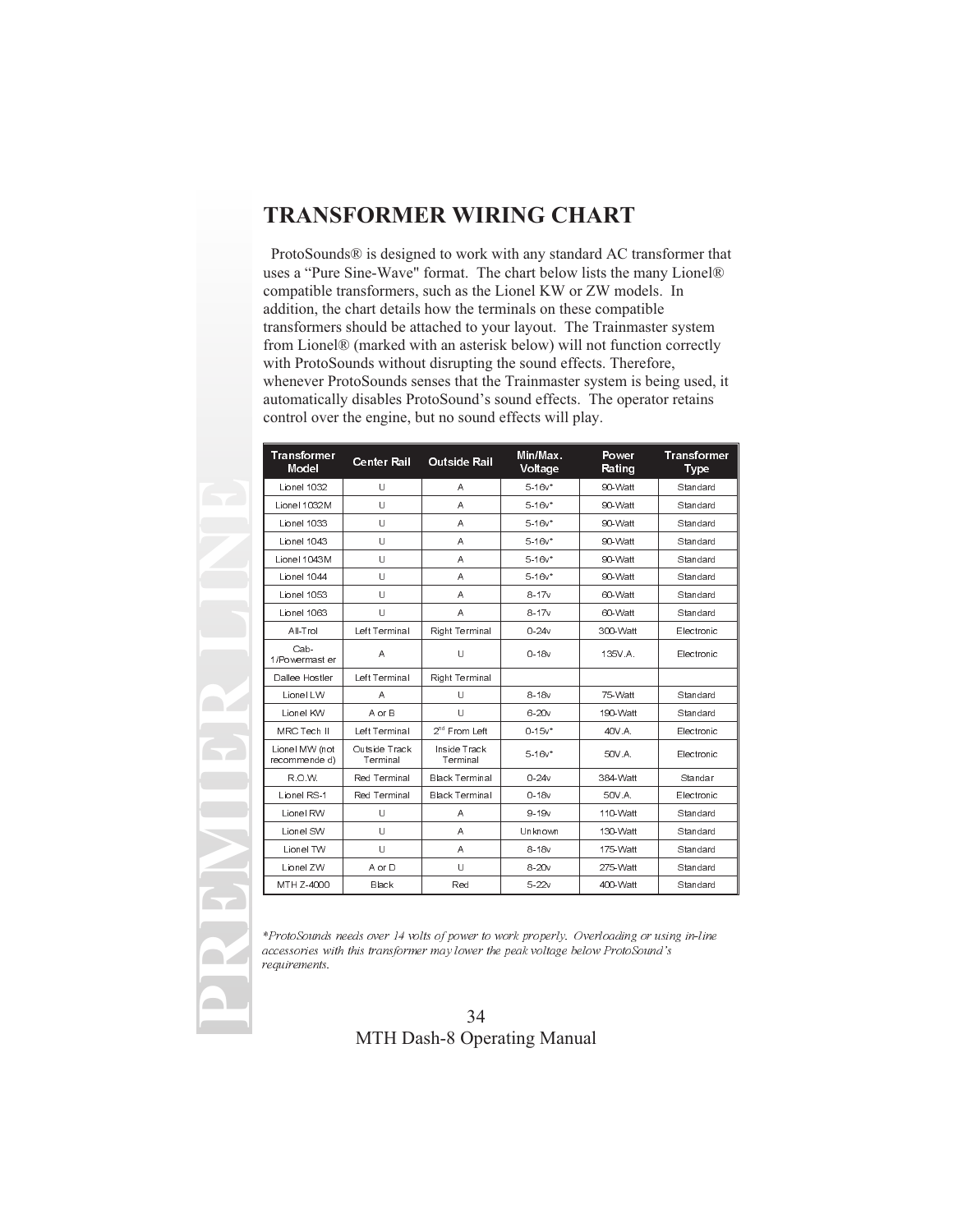# **O-31 OPERATION**

While the MTH Dash-8 diesel is more than capable of operating on O-31 curves and switches, you may find that certain light freight cars are prone to derailing when being pulled or pushed by the MTH Dash-8 through O-31 switches. Should this occur, we suggest adding weight to the cars making them heavier and less likely to derail.

## **WARNING:**

When using electrical products, basic safety precautions should be followed including the following:

-- Read this and all related manuals (transformer/power supply, locomotive, etc.) thoroughly before using this device.

-- This device is not recommended for children under eight years of age without adult supervision.

-- MTH recommends parents examine the toy transformer used to power this device periodically for conditions that may result in the risk of fire, electric shock, or injury to persons, such as damage to the primary or output cord, plug blades, housing or other parts (including proper functioning of the circuit breaker), and that, in an event such conditions exist, the transformer should not be used until properly repaired.